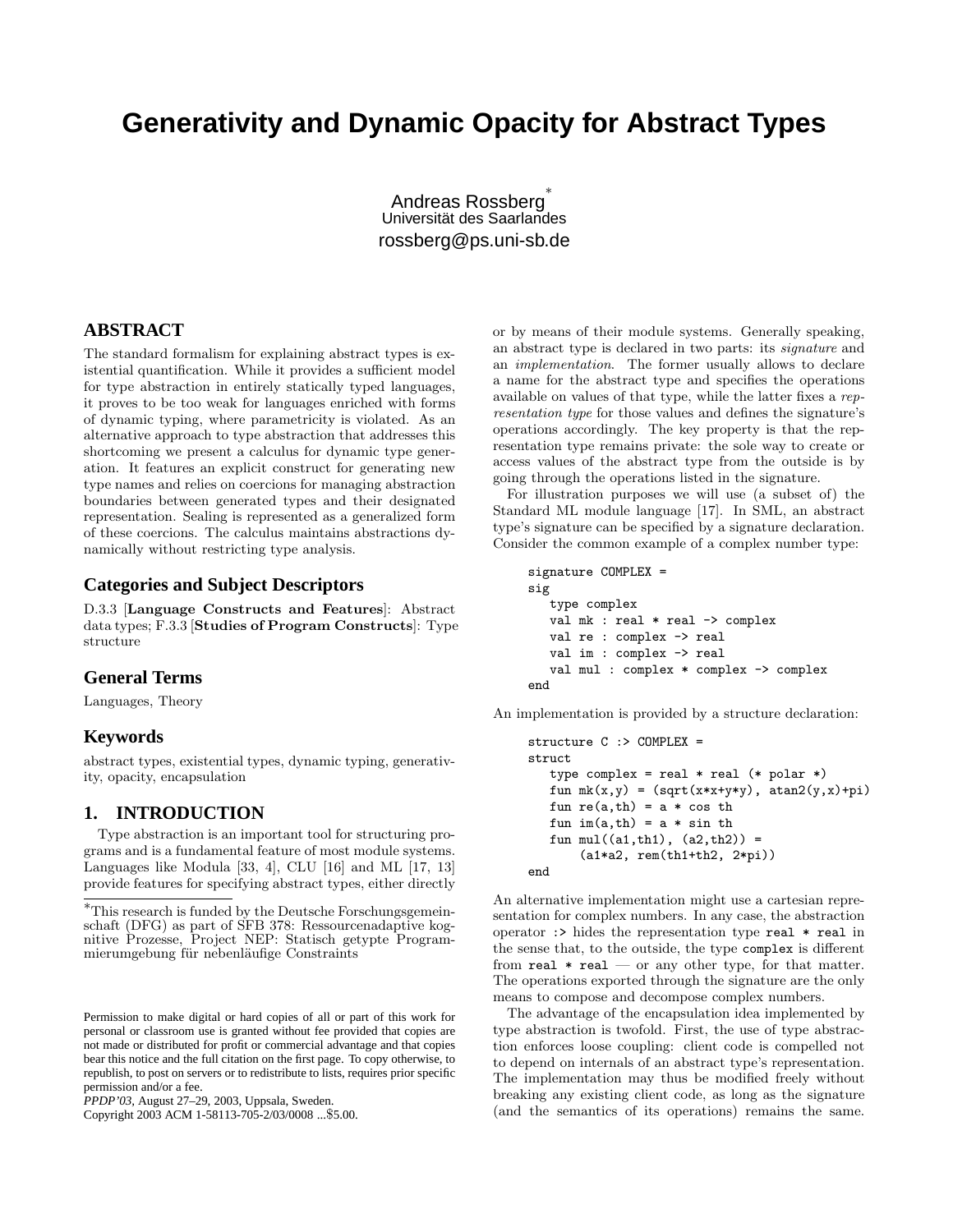Even more important is the second point: the type system guarantees that values of abstract type cannot be forged by clients. Such a guarantee is an essential prerequisite for enabling implementations to maintain invariants on their representations and their internal state. For example, our complex implementation preserves the invariant that the argument  $\theta$  (th) of the complex number is always normalized to  $\theta \in [0; 2\pi]$ . Type abstraction also prevents mixing values stemming from different (incompatible) implementations of the same siganture, e.g. a polar and a cartesian representation of complex numbers.

In their classic paper, Mitchell and Plotkin showed that abstract types can be formalised naturally as existential types [19], using the standard typing rules as found in constructive logic (e.g. System F [8]). We will review existential types and their relation to abstract types in section 2.

# **1.1 Dynamic type analysis**

Constructs for (dynamic) type analysis have been formulated in different flavours. Examples are dynamics [1, 14] and intensional type analysis [11] and extensional polymorphism [7]. They have in common that there is some form of typecase expression that allows branching dependent on a type that is determined dynamically.

Let us consider an extension of SML with typecase. In order to simplify the presentation, we use a very simple variant throughout this paper. Our typecase does not bind any type variables, but merely allows the type of an expression to be compared to a second type:

typecase  $exp_1 : \tau_1$  of  $x : \tau_2$  then  $exp_2$  else  $exp_3$ 

The intuitive semantics of this expression form is that it evaluates to  $exp_2[x := exp_1]$  iff  $\tau_1 = \tau_2$  dynamically, to  $exp_3$ otherwise. That semantics will be made more precise in section 2.3. An example for using a typecase might be a simplistic polymorphic string conversion function:

fun 'a toString (x : 'a) = typecase x : 'a of x' : int then Int.toString x' else typecase x : 'a of x' : real then Real.toString x' else typecase x : 'a of x' : bool then Bool.toString x' else "\_"

By applying this function to some arbitrary value  $v$ , the polymorphic type variable 'a will be instantiated to a concrete (dynamic) type  $\tau$ , the type of v. The function will properly dispatch on that type and delegate the conversion task to a suitable library function, if available.

How does typecase interact with type abstraction? What happens, if we try to evaluate the following expression:

```
typecase C.mk(0.0, 1.0) : C.complex
  of p : real * real
  then print("theta = " \hat{ } \text{Real} .toString(\#2 p))else raise CouldntAccessRepresentation
```
Or even more critical:

typecase (1.0, 1001.0\*pi) : real \* real of z : C.complex then z else raise CouldntAccessRepresentation It is obvious that in both cases the else branch should be chosen. Or is it? Unfortunately, this is not the answer the standard model of abstract types using existential quantification will give! The reasons will become apparent in section 2.3. In fact, it is well-known that existential abstraction can be broken in the presence of primitives for type analysis, because the presence of the latter causes loss of the parametricity property [30, 26] its encapsulation power relies on. Weirich demonstrated that in a non-parametric setting arbitrary values of existential type can be cast back and forth to and from their actual representation type [32]. While such a cast is still type-safe in the sense of not violating soundness, it clearly undermines any of the previously mentioned guarantees the type system should make about abstract types — the first expression above is coupled to internals of the complex representation, while the second even breaks its invariant on the complex angle  $\theta$ . Because type abstraction is no longer sufficient to ensure encapsulation, it is practically rendered useless.

# **1.2 Agenda**

How can the conflict be solved? A simple possibility is to forbid analysis of abstract types altogether. For example, Harper and Morrisett curtly propose to distinguish between analyzable and non-analyzable types [11]. However, this clearly is overly restrictive. For example, it would disallow us to extend the string conversion function to handle complex numbers, by rendering the following code illegal:

```
fun 'a toString (x : 'a) =typecase x : 'a of x' : C.complex then
       Real.toString(C.re x') ^
       (if im x' >= 0.0 then "+" else "-") ^
       Real.toString(abs(C.im x')) ^ "i"
    else ...
```
Similarly, in a language with type dynamic, it would become impossible to inject values with abstract type into dynamic — or more precisely, to project them out again. Hence, such a solution might seriously impair the usefulness of type analysis as well as the applicability of type abstraction.

This paper thus aims to define a formal semantics for type abstraction that is fully compatible with type analysis. In short, we seek a semantics in which the interplay between both features has the following characteristics:

- 1. *dynamic opacity:* an abstract type cannot be identified with any other type through dynamic analysis,
- 2. full reflexivity: every type can be analyzed.

Dynamic opacity basically says that the key property of type abstraction ought to carry over from the static type system to dynamic typing: abstract types need to be unaccessible and unforgeable even by means of dynamic type analysis. The second property effectively means that any type must be comparable (dynamically) to any other. We borrow the term full reflexivity from Trifonov, Saha and Shao [31], who introduced it in a slightly different context to express the absence of any restriction on the syntactic form of types that are available for analysis (no such restriction is necessary for the weak typecase used here). Taken together, both requirements imply that an abstract type must be different from any other type in the language's universe of types. It clearly follows that type abstraction must have some sort of generative operational semantics: introduction of an abstract type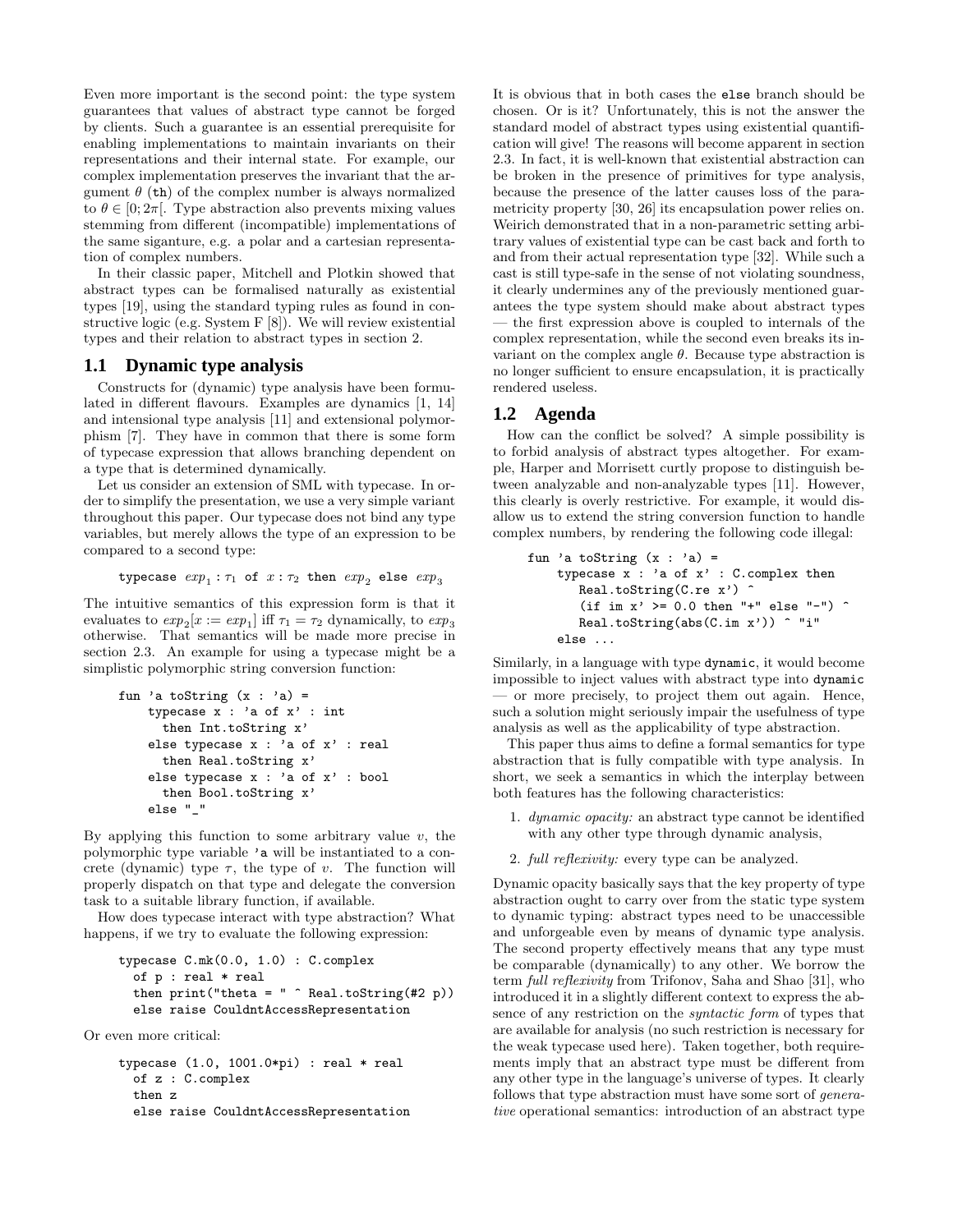dynamically generates a new type. Without generativity, type abstraction has no dynamic interpretation!

It should be noted that we solely discuss the requirements of dynamic typing intended for programmatic use, i.e. as a language feature available to the programmer in the external language. There are different application domains for type analysis, especially in language implementations for dealing with specialised data representations in the compilation of polymorphic functions (which was the motivation for Harper and Morrisett's work). Such internal use demands for different, incompatible properties. In particular, dynamic opacity is specifically not wanted under such circumstances. We view external and internal use of dynamic typing as largely independent issues, and will not further consider the latter.

# **1.3 Plan**

In section 2 we give a short overview over abstract types in the existential type encoding and investigate how it interferes with dynamic type analysis. In section 3 we introduce the basic features of the  $\lambda_{\rm N}$ -calculus, which we propose as an alternative model. Section 4 discusses the calculus and its basic properties formally. In section 5 we look at its higher-order generalization and an extension incorporating an alternative, applicative notion of generativity. We review some related work in section 6 and conclude in section 7.

# **2. ABSTRACTION BY EXISTENTIAL QUANTIFICATION**

In this section we will give a short recap of existential types and their correspondence to abstract types. We then discuss in more detail how this correspondence is destroyed by adding dynamic type analysis. We write  $\equiv$  for syntactic equivalence (modulo  $\alpha$ -conversion). FV(e) denotes the set of free term variables of e defined in the usual way, and  $FTV(t)$  the free type variables of type or term t. For clarity, we will sometimes use the notation (let  $x = e_1$  in  $e_2$ ) as an abbreviation for the expression  $(\lambda x:\tau_1.e_2)$  e<sub>1</sub>, where  $\tau_1$  is the type of  $e_1$ . Moreover, we sometimes use for *don't care* variables.

# **2.1 Existential types**

Figure 1 shows the syntax, evaluation and typing rules for existential types, as an extension to the plain polymorphic lambda calculus [3]. A value of existential type is usually called a *package*. It essentially is a pair  $\langle \tau, e \rangle$ , encapsulating a representation type  $\tau$  and an implementation e. A package is assigned existential type  $\exists \alpha \cdot \tau'$  if its implementation matches the *signature type*  $\tau'$ , by replacing all occurrences of  $\alpha$  with the actual representation type  $\tau$ . Unfortunately, the signature type is not determined uniquely by the implementation and representation types alone, thus it has to be annotated explicitly, as apparent from the syntax.<sup>1</sup>

In order to do anything interesting with a package, i.e. access the encapsulated implementation, the existential quantifier has to be eliminated. In the expression form (open  $\langle \alpha, x \rangle$ )  $e_1$  in  $e_2$ ) the subexpression  $e_1$  denotes a package, whose representation type and implementation can be referred to through variables  $\alpha$  and x within  $e_2$ , respectively. Such an open expression evaluates to its body  $e_2$ , by substituting its

(types)  $\tau$  ::= ...  $|\exists \alpha.\tau$ (terms)  $e ::= \dots | \langle \tau, e \rangle : \exists \alpha . \tau' | \text{ open } \langle \alpha, x \rangle = e_1 \text{ in } e_2$ 

open  $\langle \alpha, x \rangle = \langle \tau, e_1 \rangle : \exists \alpha. \tau'$  in  $e_2 \rightarrow e_2[\alpha := \tau][x := e_1]$ 

$$
\frac{\Gamma \vdash e : \tau'[\alpha := \tau]}{\Gamma \vdash (\langle \tau, e \rangle : \exists \alpha.\tau') : \exists \alpha.\tau'}
$$
\n
$$
\frac{\Gamma \vdash e_1 : \exists \alpha.\tau' \qquad \Gamma, \alpha, x : \tau' \vdash e_2 : \tau}{\Gamma \vdash (\text{open } \langle \alpha, x \rangle = e_1 \text{ in } e_2) : \tau} (\alpha \notin \text{FV}(\tau))
$$

Figure 1: Existential types

bound variables with the actual type and value found in the package.<sup>2</sup>

# **2.2 Encoding Abstract Types**

An abstract type declaration introduces a new type bundled with a set of operations available on values of that type. An encoding via existential types is relatively straightforward. Let us assume that the polymorphic lambda calculus has been enriched further with product types and real numbers. Then the SML signature COMPLEX from the introduction can be represented by the type

$$
COMPLEX \equiv \exists \alpha. (real \times real \rightarrow \alpha) \times (\alpha \rightarrow real) \times
$$
  

$$
(\alpha \rightarrow real) \times (\alpha \times \alpha \rightarrow \alpha)
$$

That is, the set of operations is mapped to a tuple of appropriate type, and this type is existentially quantified over the type to be hidden by the abstraction. The structure C can be modelled as (taking the freedom to use tuple patterns):

$$
C \equiv \langle real \times real, \n(\lambda(x, y) : real \times real \cdot (\sqrt{x^2 + y^2}, \arctan(y/x) + \pi), \n\lambda(a, \theta) : real \times real \cdot a \cdot \cos \theta, \n\lambda(a, \theta) : real \times real \cdot a \cdot \sin \theta, \n\lambda((a_1, \theta_1), (a_2, \theta_2)) : (real \times real) \times (real \times real) \cdot \n(a_1 \cdot a_2, \text{ rem}(\theta_1 + \theta_2, 2\pi)) \n): COMPLEX
$$

ML style module access does not map as directly, because structure components are accessed using the dot notation, while a package has to be opened explicitly to make its content available. However, Cardelli and Leroy have shown that there exists a systematic translation from dot notation into plain existential types [5]. Essentially, the package encoding a structure is opened immediately. For our purpose,

val 
$$
a = C \cdot re(C.mk(0.0, 1.0))
$$

might be encoded as

$$
a \equiv
$$
 open  $\langle \alpha, (mk, re, \square) \rangle = C$  in *re*  $(mk (0, 1))$ 

The typing rules for open plus the standard hygiene conventions for bound variables ensure that  $\alpha$  is distinct from any other type variable in the same scope and thus behaves like

<sup>1</sup>Another common syntax for existential introduction is (pack  $\tau_1$ , e as  $\exists \alpha.\tau_2$ ) and variants thereof.

<sup>2</sup>Often the existential elimination form is written (unpack  $e_1$  as  $\alpha$ , x in  $e_2$ ).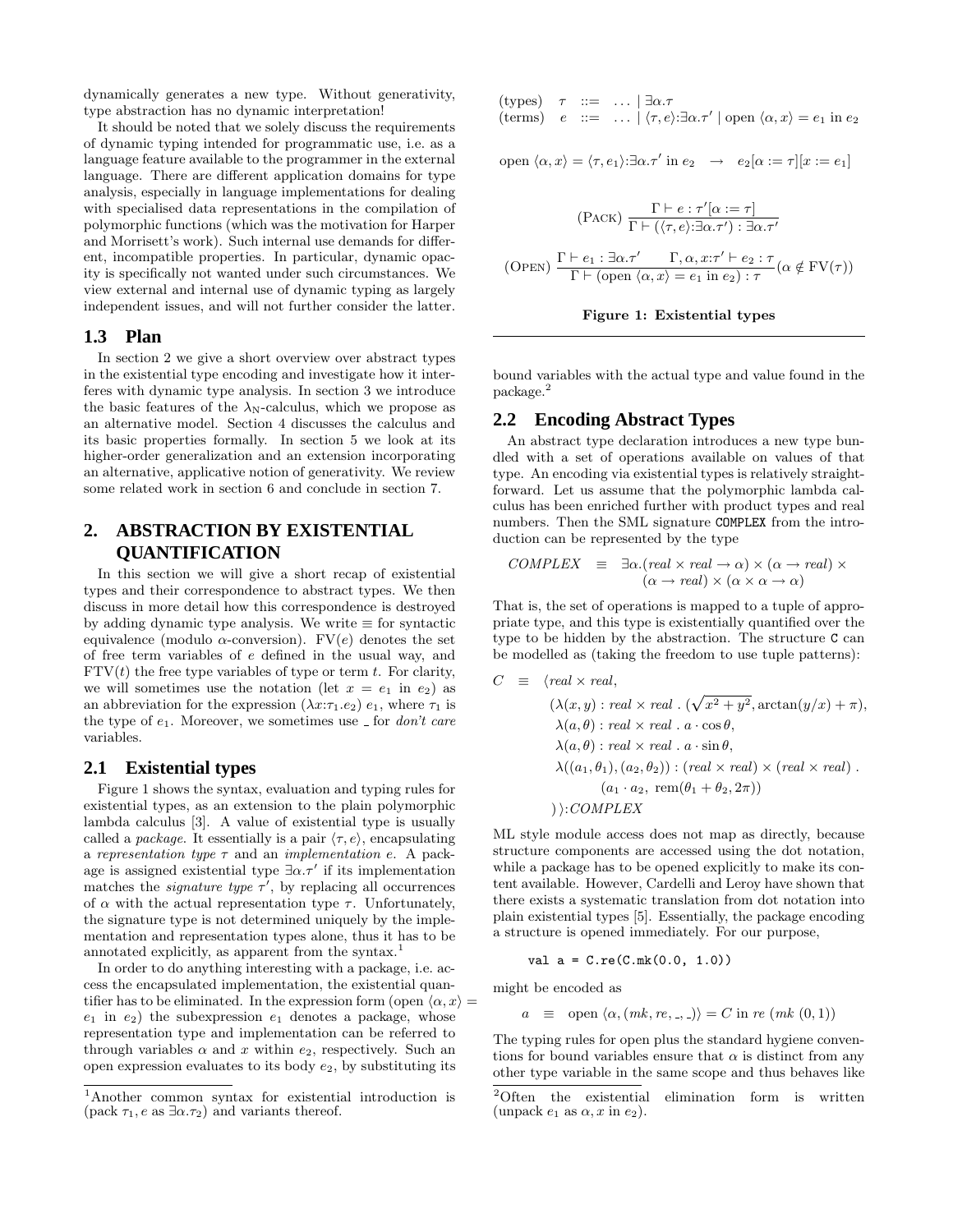$e$  ::= ... | tcase  $e_1 : \tau_1$  of  $x : \tau_2$  then  $e_2$  else  $e_3$ 

(Tcase)  $\Gamma \vdash e_1 : \tau_1 \qquad \Gamma \vdash \tau_2 : \Omega$  $\Gamma, x : \tau_2 \vdash e_2 : \tau \qquad \Gamma \vdash e_3 : \tau$  $\Gamma \vdash (\text{tcase } e_1 : \tau_1 \text{ of } x : \tau_2 \text{ then } e_2 \text{ else } e_3) : \tau$ tcase  $e_1 : \tau$  of  $x : \tau$  then  $e_2$  else  $e_3 \rightarrow e_2[x := e_1]$ tcase  $e_1 : \tau_1$  of  $x : \tau_2$  then  $e_2$  else  $e_3 \rightarrow e_3$   $(\tau_1 \neq \tau_2)$ 



a "fresh" type. Moreover, it behaves fully abstract because in standard  $\lambda$ -calculi every expression is *parametric* [25] in all type variables, meaning that reduction can proceed uniformingly for all possible instantiations. In particular, the body  $e_2$  of an open expression is parametric with respect to the bound variable  $\alpha$  — evaluation will never depend on the actual representation type  $\tau$  of the package being opened, although  $\alpha$  is substituted by  $\tau$  during reduction. That key observation establishes the close correspondence between existential types and abstract types.

### **2.3 Interaction with dynamic type analysis**

Figure 2 specifies the semantics of our typecase, as an extension to the lambda calculus.<sup>3</sup> It provides only a simple form of type analysis but suffices to demonstrate the fundamental problem.

We have seen that the encoding of abstract types via existentials crucially relies on the parametricity property. That property breaks down in the face of operations for type analysis: if a polymorphic function is able to analyse its type argument using typecase, it obviously will not evaluate independently of any conrete instantiation. Similarly, a function that is passed an argument of existentially quantified type might inspect the type encapsulated by the quantifier — the  $\,$ computation can be dependent on the actual representation type. Recall the typecase expression from section 1.1 that was incriminated to break the complex invariant. Expressed with existential types (and  $\perp$ ) it may look like follows:

open 
$$
\langle \alpha, (mk, re, im, mul) \rangle = \langle real \times real, \dots \rangle
$$
 in  
\n $(\dots \text{ tcase } (1, 1001\pi) : real \times real \text{ of } z : \alpha$   
\nthen  $z \text{ else } \bot \dots)$ 

But upon reduction of the open expression the type variable  $\alpha$  naming the abstract type will be substituted and reveal

$$
\rightarrow (\dots \text{ typescase } (1, 1001\pi) : real \times real \text{ of } z : real \times real
$$
  
then  $z \text{ else } \perp \dots$ )

Both types in the typecase are now equal and the construct returns  $z \equiv (1, 1001\pi)$  from its left branch having the same static type  $\alpha$  as proper complex values.

# **3. TOWARDS A FORMAL SEMANTICS FOR DYNAMIC TYPE GENERATION**

Although well known, the interference between existential types and type analysis has received only little attention in prior work. Besides the proposal by Harper and Morrisett mentioned in the introduction, Abadi, Cardelli, Pierce and Rémy [1] already suggested generativity as a solution, observing that dynamic opacity can be achieved by simply replacing the type variable bound by open with a "fresh" type constant during evaluation. Their idea amounts to changing the corresponding reduction rule to:

open 
$$
\langle \alpha, x \rangle = \langle \tau, e_1 \rangle : \exists \alpha . \tau' \text{ in } e_2 \rightarrow e_2[\alpha := t][x := e_1]
$$

where  $t$  is a fresh type constant. Obviously, the representation type could no longer be analysed transparently. Unfortunately, this modification destroys type preservation, as can easily be seen from the following example, which is a simple  $\eta$ -expansion of the expression  $\alpha$  given in section 2.2:

 $a' \equiv$  open  $\langle \alpha, (mk, re, \cdot, \cdot) \rangle = C$  in  $(\lambda z:\alpha \cdot re \ z)$   $(mk(0, 1))$ 

This term is well-typed, but after applying the above reduction rule it becomes:

 $(\lambda z: t. (\lambda(a, \theta) : real \times real \cdot a \cdot \cos \theta) z) ((\lambda \dots) (0, 1))$ 

which is no longer typable — there is a clash between the abstract type  $t$  and its respective representation type  $real \times$ real, which is the argument type of function re.

Consequently, in order to make the idea of using generativity for abstraction work, we have to solve two problems: the concept of dynamic type "freshness" must be fleshed out formally, and transitions between abstract and concrete type must be managed in a sound way.

### **3.1 Generativity**

Formalisms for describing dynamic generation of fresh value names are well developed. For example, the name restriction form  $\nu n.P$  is a central feature of the  $\pi$ -calculus [28] and can be viewed as an expression that generates a new name *n* with local scope. Pitts'  $\lambda_{\nu}$ -calculus [24] transfers that idea to the  $\lambda$ -calculus, although with a different implementation.

We introduce a similar construct, but for generating type names instead of value names. We will use the notation

Nγ≈τ.e

(with N read as upper-case nu) to introduce a fresh type name  $\gamma$  within expression e. N-bound names are subject to standard  $\alpha$ -conversion rules. Because having a fresh type that is not inhabited by any values is not very interesting on its own, the N-form also declares a representation type  $\tau$ . Within e the relation between the new type and its representation is known and can be used to construct and inspect values of type  $\gamma$ . Outside the scope of the corresponding N-expression that relation is not visible. We defer the discussion on how values are constructed to the next section.

How do we track generated type names? We chose to take the path of the  $\pi$ -calculus, where *ν*-expressions never get eliminated, but float outwards by special equivalence rules for *scope extrusion*.<sup>4</sup> In order to allow interaction between

<sup>3</sup>Adding typecase to the polymorphic lambda calculus without restricting the reduction relation breaks confluence. Consider  $(\Lambda \alpha.\lambda x:\alpha.\text{tcase } x:\alpha \text{ of } y:\text{int then 1 else 0}) \text{ int 9}.$ Depending on which redex gets reduced first, this expression yields 1 or 0. For simplicity, we hence assume a call-by-value strategy.

<sup>4</sup>We also considered the alternative approach of introducing an explicit type store or heap as in the  $\lambda_{\nu}$ -calculus, but that choice would produce a more complicated system.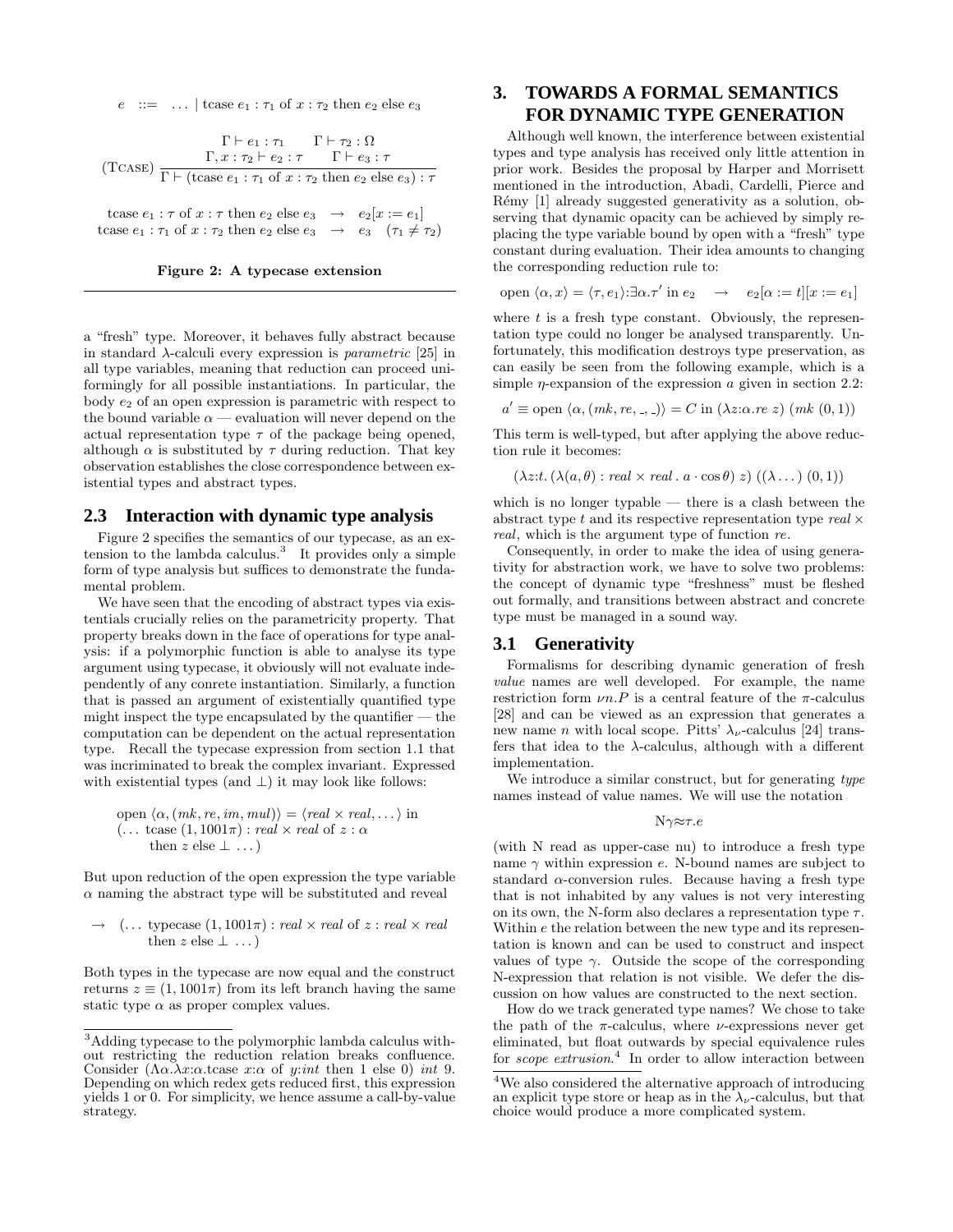a N-expression's body e and the expression's context, we incorporate reduction rules in a similar spirit, e.g.:

$$
(N\gamma \approx \tau.e_1) e_2 \rightarrow N\gamma \approx \tau.(e_1 e_2) \quad (\gamma \notin \text{FTN}(e_2))
$$
  
\n
$$
e_1 (N\gamma \approx \tau.e_2) \rightarrow N\gamma \approx \tau.(e_1 e_2) \quad (\gamma \notin \text{FTN}(e_1))
$$

The side conditions on the free type names of subterms (written  $FTN(e)$ ) ensure that the context cannot capture the type name  $\gamma$ .

The typing rule for N is straight-forward:

$$
\frac{\Gamma,\gamma{\approx}\tau\vdash e:\tau'}{\Gamma\vdash \mathrm{N}\gamma{\approx}\tau.e:\tau'}(\gamma\notin\mathrm{FTN}(\tau'))
$$

We need to be able to record the type assertion  $\gamma \approx \tau$  in the environment, so that  $\gamma$  is properly related to its representation. The side condition keeps  $\gamma$  from escaping its scope, and is similar to the side condition of the (Open) typing rule for existential types.

### **3.2 Coercions**

What does it mean for a new type  $\gamma$  to be 'represented' by  $\tau$ ? It certainly cannot mean that both types are simply equivalent (i.e.  $\gamma = \tau$ ), since such an interpretation would not make  $\gamma$  particularly 'new' and inevitably bring us back to a semantics that violates dynamic opacity. We always have to be able to distinguish both types. Consequently, in order to avoid running into type preservation problems, we also need to be able to distinguish values of both types. Hence we require appropriate coercions to go from the abstract type to its representation and vice versa. We will use the notation

 ${e}^{\dagger}_{\gamma}$ 

for coercing a value e of representation type  $\tau$  to the abstract type  $\gamma$ . Dually, we have

 $\{e'\}_{\gamma}^{-}$ 

for the inverse coercion. Coercions allow an implementation to perform appropriate type conversions for any value of abstract type  $\gamma$  that crosses the abstraction boundaries in either direction. Positive coercions can be seen as constructors for values of the new type. They are eliminated only by negative coercions, the corresponding destructors. Consequently, the only evaluation possible with coercions is cancellation, implemented by a single reduction rule:

$$
\{\{e\}^+_\gamma\}^-_\gamma \quad \to \quad e
$$

The standard scoping rules guarantee that only coercions belonging to the same abstract type can cancel out each other.

The typing rules for coercions are obvious:

$$
\frac{\Gamma \vdash e : \tau \qquad \gamma \approx \tau \in \Gamma}{\Gamma \vdash \{e\}_{\gamma}^{+} : \gamma} \qquad \qquad \frac{\Gamma \vdash e : \gamma \qquad \gamma \approx \tau \in \Gamma}{\Gamma \vdash \{e\}_{\gamma}^{-} : \tau}
$$

Due to the side conditions in the rules, coercions are only available within the lexical scope of the corresponding type generator, thus the transition across abstraction boundaries can only be triggered from within the abstraction.

### **3.3 Example**

Recall the complex example from the introduction and its encoding with existential types. Rewritten using type generation it looks as follows:

$$
C' \equiv N\gamma \approx real \times real.
$$
  
\n
$$
\langle \gamma, \quad (\lambda(x, y): real \times real \cdot \{(\sqrt{x^2 + y^2}, \arctan(y/x) + \pi)\}_\gamma^+,
$$
  
\n
$$
\lambda z:\gamma. let (a, \theta) = \{z\}_\gamma^- in a \cdot \cos \theta,
$$
  
\n
$$
\lambda z:\gamma. let (a, \theta) = \{z\}_\gamma^- in a \cdot \sin \theta,
$$
  
\n
$$
\lambda(z_1, z_2) : \gamma \times \gamma. let (a_1, \theta_1) = \{z_1\}_\gamma^- in
$$
  
\nlet (a<sub>2</sub>, \theta<sub>2</sub>) =  $\{z_2\}_\gamma^-$  in  
\n
$$
\{(a_1 \cdot a_2, \text{ rem}(\theta_1 + \theta_2, 2\pi))\}_\gamma^+
$$
  
\n
$$
\rangle: COMPLEX
$$

We still use an existential type. However, it is no longer utilized for providing abstraction, but merely for closing the signature of the abstraction (recall that  $\gamma$  itself may not appear in the signature). By putting the abstract type into a package it becomes accessible from the outside. The signature of the abstraction is uniquely determined by the uses of  $\gamma$  and corresponding coercions in its implementation. Hence COMPLEX is the only possible type for the package.

The rewritten abstract type  $C'$  can be used as before, via simply opening the package:

open 
$$
\langle \alpha, (mk, re, \square) \rangle = C'
$$
 in  $re (mk (0, 1))$ 

The contained N-binder will be shifted outwards automatically by the corresponding scope extrusion rules.

### **3.4 A-posteriori abstraction**

So far, to build an abstraction its implementation has to use coercions internally, in order to meet the intended signature type. We speak of a priori abstraction: an implementation must be tailored to a particular signature. On the other hand, abstraction based on existential types happens a posteriori: arbitrary parts of a given implementation's type are just hidden away without affecting the implementation itself, a construction sometimes called sealing in the context of modules [6]. Can we recover that flexibility?

The answer is yes: given an abstract signature type and a suitable implementation, we can systematically construct an expression that coerces the whole implementation into the desired signature type. Let e be an expression that shall be sealed with signature  $\tau'$ , abstracting away some type  $\tau$  as  $\gamma$ . Assuming  $e : \tau'[\gamma := \tau]$ , the term produced by applying the transformation  $\{e : \tau'\}_{\gamma \approx \tau}^+$  defined in figure 3 will have the desired signature type. The transformation is defined inductively over the signature type  $\tau'$ . It constructs an  $\eta$ expansion of the original term  $e$ , wrapping all parts  $e'$  that are supposed to get type  $\gamma$  into a suitable coercion  $\{e'\}_{\gamma}^+$ . Function types require an inverse treatment of their argument, where  $e' : \gamma$  is replaced by  $\{e'\}^{\sim}_{\gamma}$  instead. Since the inverse transformation is completely dual, we use the notation  $\pm$  to capture both directions in a single set of rules. Coercion polarity is inverted for function arguments. The following lemma captures the central invariants:

LEMMA 1 (A-POSTERIORI ABSTRACTION INVARIANTS). Let e be an expression and  $\Gamma$  an evironment with  $\gamma \approx \tau \in \Gamma$ .

1. If  $\Gamma \vdash e : \tau'[\gamma := \tau]$ , then  $\Gamma \vdash \{e : \tau'\}_{\gamma \approx \tau}^+ : \tau'.$ 2. If  $\Gamma \vdash e : \tau'$ , then  $\Gamma \vdash \{e : \tau'\}_{\gamma \approx \tau}^{\mathbb{-}} : \tau'[\gamma := \tau]$ .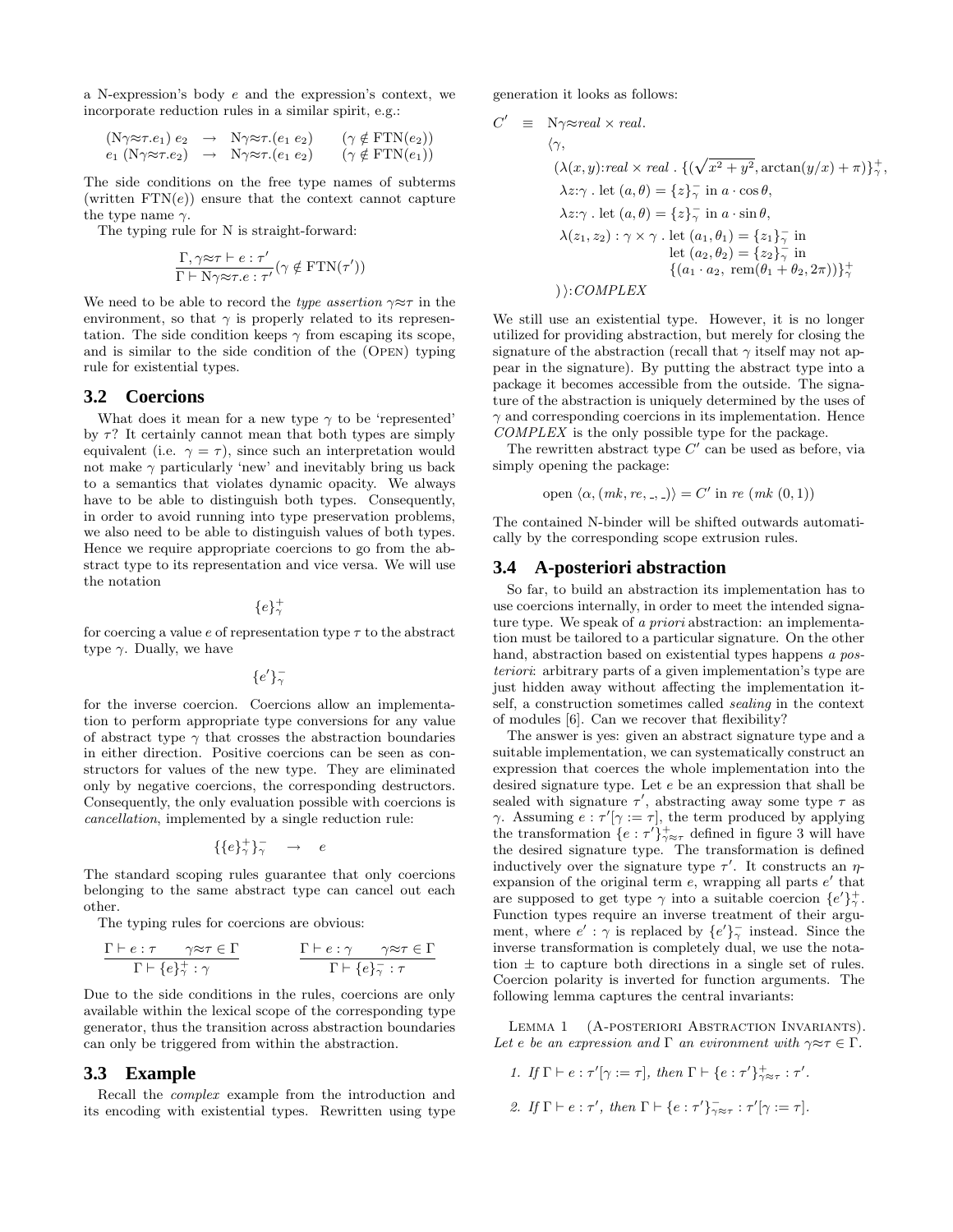$$
\begin{array}{rcl}\n\{e:\gamma\}_{\gamma \approx \tau}^{\pm} &=& \{e\}_{\gamma}^{\pm} \\
\{e:\gamma'\}_{\gamma \approx \tau}^{\pm} &=& e \\
\{e:\alpha\}_{\gamma \approx \tau}^{\pm} &=& e \\
\{e:\pi \to \tau_2\}_{\gamma \approx \tau}^{\pm} &=& \lambda x:\{\tau_1\}_{\gamma \approx \tau}^{\pm}.\{e\}_{x:\tau_1\}_{\gamma \approx \tau}^{\pm}:\tau_2\}_{\gamma \approx \tau}^{\pm} \\
\{e:\forall \alpha.\tau_1\}_{\gamma \approx \tau}^{\pm} &=& \lambda \alpha.\{e\ \alpha:\tau_1\}_{\gamma \approx \tau}^{\pm} \\
\{\tau'\}_{\gamma \approx \tau}^{\pm} &=& \tau' \\
\{\tau'\}_{\gamma \approx \tau}^{\pm} &=& \tau' \\
\{\tau'\}_{\gamma \approx \tau}^{\pm} &=& \tau' \\
\{\tau'\}_{\gamma \approx \tau}^{\pm} &=& \tau' \\
\{\tau'\}_{\gamma \approx \tau}^{\pm} &=& \tau' \\
\{\tau'\}_{\gamma \approx \tau}^{\pm} &=& \tau' \\
\{\tau'\}_{\gamma \approx \tau}^{\pm} &=& \tau' \\
\{\tau'\}_{\gamma \approx \tau}^{\pm} &=& \tau' \\
\{\tau'\}_{\gamma \approx \tau}^{\pm} &=& \tau' \\
\{\tau'\}_{\gamma \approx \tau}^{\pm} &=& \tau' \\
\{\tau'\}_{\gamma \approx \tau}^{\pm} &=& \tau' \\
\{\tau'\}_{\gamma \approx \tau}^{\pm} &=& \tau' \\
\{\tau'\}_{\gamma \approx \tau}^{\pm} &=& \tau' \\
\{\tau'\}_{\gamma \approx \tau}^{\pm} &=& \tau' \\
\{\tau'\}_{\gamma \approx \tau}^{\pm} &=& \tau' \\
\{\tau'\}_{\gamma \approx \tau}^{\pm} &=& \tau' \\
\{\tau'\}_{\gamma \approx \tau}^{\pm} &=& \tau' \\
\{\tau'\}_{\gamma \approx \tau}^{\pm} &=& \tau' \\
\{\tau'\}_{\gamma \approx \tau}^{\pm} &=& \tau' \\
\{\tau'\}_{\gamma \approx \tau}^{\pm} &
$$

#### Figure 3: A-posteriori abstraction

With this in mind we introduce another building block of our calculus: in order to allow it to express sealing directly, we generalize coercion expressions to arbitrary types and make the transformation rules from figure 3 built-in by turning them into reduction rules. That is, coercions will have the actual form

$$
\{e:\tau'\}_{\gamma\approx\tau}^{\pm}
$$

In this generalized form, coercions are reminiscent of the abstraction brackets by Grossman, Morrisett and Zdancewic [10]. We will discuss that connection in section 6. Using generalized coercions, first-class abstract types can be represented by expressions of the form

$$
N\gamma \approx \tau.\langle \gamma, \{e:\tau'\}_{\gamma\approx \tau}^+\rangle
$$

where  $\tau$  is the representation type,  $\tau'$  the signature, and e the implementation of the abstract type.

### **3.5 Polymorphic coercions**

We have not yet given the typing rules for generalized coercions. The lemma from the previous section suggests

$$
\frac{\Gamma \vdash e : \tau'[\gamma := \tau] \qquad \gamma \approx \tau \in \Gamma}{\Gamma \vdash \{e : \tau'\}_{\gamma \approx \tau}^+ : \tau'} \quad \frac{\Gamma \vdash e : \tau' \qquad \gamma \approx \tau \in \Gamma}{\Gamma \vdash \{e : \tau'\}_{\gamma \approx \tau}^+ : \tau'[\gamma := \tau]}
$$

Obviously, these rules generalize the typing rules for simple coercions, for  $\{e\}^{\pm}_{\gamma} = \{e : \gamma\}^{\pm}_{\gamma \approx \tau}$ . Unfortunately, they are not correct. First note that it is not possible to seal a value twice with respect to the same type  $\gamma$ : in the sealing rule, the type of  $e$  must be free of  $\gamma$ . Dually, unsealing always delivers a  $\gamma$ -free type. Consequently, a complication arises with *polymorphic coercions*. Consider the following term, for example:

$$
P \equiv (\Lambda \alpha . \lambda x : \alpha . \{x : \alpha\}_{\gamma \approx \tau}^{-}) \gamma
$$

Under the above rules, P would be assigned type  $\gamma \to \gamma$ . However, standard  $\beta$ -reduction yields

$$
\lambda x{:}\gamma.\{x:\gamma\}_{\gamma\approx\tau}^{-}
$$

which has type  $\gamma \to \tau$ . Type preservation is violated. The problem is, that turned into reduction steps, the abstraction transformation is not static but interleaved with other reductions. Hence, the typing rules must account for potential substitutions. Intuitively, the  $\gamma$ -substitutions in the coercion typing rules must be delayed until all free type variables in  $\tau'$  have been substituted. We deal with this by introducing unsealed types of the form

$$
\{\tau'\}_{\gamma\approx\tau}^-
$$

that essentially perform a substitution on  $\tau'$ , as the following set of special equivalence rules reveals:

$$
\begin{array}{rcl}\n\{\gamma\}_{\gamma \approx \tau} & = & \tau \\
\{\gamma'\}_{\gamma \approx \tau} & = & \gamma' \\
\{\tau_1 \to \tau_2\}_{\gamma \approx \tau} & = & \{\tau_1\}_{\gamma \approx \tau} \to \{\tau_2\}_{\gamma \approx \tau} \\
\{\forall \alpha.\tau_1\}_{\gamma \approx \tau} & = & \forall \alpha.\{\tau_1\}_{\gamma \approx \tau}\n\end{array} \quad (\gamma' \not\equiv \gamma)
$$

There is no equivalence rule for type variables, so that a type of the form  $\{\alpha\}_{\gamma\approx\tau}^-$  maintains the pending substitution for  $\gamma$ until  $\alpha$  is substituted. Using this setup, sound typing rules can be given for coercions:

$$
\frac{\Gamma \vdash e : \{\tau'\}_{\gamma \approx \tau}^{\tau} \qquad \gamma \approx \tau \in \Gamma}{\Gamma \vdash \{e : \tau'\}_{\gamma \approx \tau}^{\tau} : \tau'} \qquad \frac{\Gamma \vdash e : \tau' \qquad \gamma \approx \tau \in \Gamma}{\Gamma \vdash \{e : \tau'\}_{\gamma \approx \tau}^{\tau} : \{\tau'\}_{\gamma \approx \tau}}
$$

As long as no type variables occur in  $\tau'$ , they are equivalent to the rules above under the stated type equivalence. However, for the term  $P$  they correctly allow derivation of the type  $\gamma \to {\gamma \over 2 \gamma \approx \tau} = \gamma \to \tau$ . Likewise, they prohibit double sealing even in polymorphic cases. That implies that a polymorphic sealing function like

$$
\Lambda \alpha . \lambda x : \alpha . \{x : \alpha\}_{\gamma \approx \tau}^{+}
$$

is not well-typed. It must be formulated as either

$$
\Lambda \alpha . \lambda x : \{\alpha\}_{\gamma \approx \tau}^-, \{x : \alpha\}_{\gamma \approx \tau}^+ : \ \forall \alpha . \{\alpha\}_{\gamma \approx \tau}^- \to \alpha
$$

or

$$
\Lambda \alpha . \lambda x : \alpha . \{ \{x : \alpha\}_{\gamma \approx \tau}^{-} : \alpha \}_{\gamma \approx \tau}^{+} : \ \forall \alpha . \alpha \to \alpha
$$

In the former version, the function is not applicable to argumens that already contain occurrences of abstract type  $\gamma$ . The latter version lifts this restriction by simply unsealing any such potential values first.

### **4. THE**  $λ_N$ -CALCULUS

We are now prepared to look at the calculus that we will refer to as  $\lambda_N$  as a whole.

### **4.1 Syntax**

The syntax of the  $\lambda_N$ -calculus is shown in figure 4. Essentially, it is a polymorphic lambda calculus with recursive functions, extended with the constructs introduced in the previous section. It also contains a typecase expression, so that it allows discussion of the issues raised by dynamic typing. Values are defined in the usual way, but include abstract values of the form  $\{\hat{e} : \tau\}_{\gamma \approx \tau'}^+$  with the side condition  $\tau = \gamma$ . Further, we distinguish a second subclass of terms called results, which is necessary to formulate deterministic evaluation rules for scope extrusion.

We will write  $\lambda x:\tau.e$  for (fix  $x'(x:\tau):\tau'.e$ ) if  $x' \notin FV(e)$  and  $\tau'$  is the (unique) type of e. We also abbreviate  $\{e : \gamma\}_{\gamma \approx \tau}^{\pm}$ to  $\{e\}^{\pm}_{\gamma}$  if  $\tau$  is clear from context. We will use notation for existential types in some examples, which can be encoded in  $\lambda_N$  using universal types in the usual way [20]. Also, we sometimes silently assume additional types like *int*, real, unit and respective constants, or cartesian products.

Environments are extended to include type assertions  $\gamma \approx \tau$ for type names. They track the validity of coercions. We take the liberty to treat environments as sets of the contained assignments and assertions, or as finite functions mapping variables to types. We write  $Dom(\Gamma)$  to denote the set of all names and variables bound by Γ.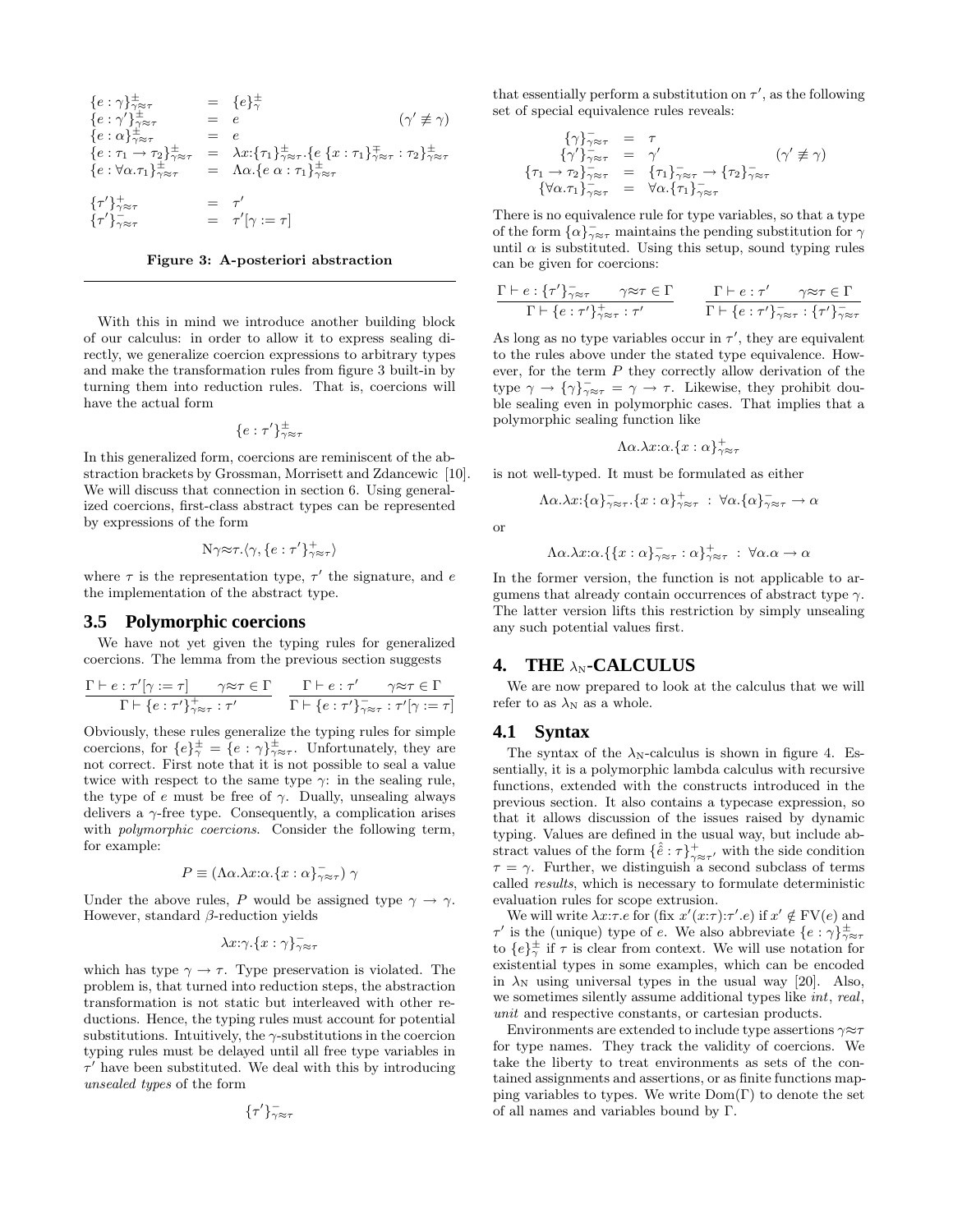(types)

\n
$$
\tau \ ::= \ \alpha \mid \gamma \mid \tau_1 \to \tau_2 \mid \forall \alpha. \tau \mid \{\tau\}_{\gamma \approx \tau'}^{\neg}
$$
\n(terms)

\n
$$
e \ ::= \ \ x \mid \text{fix } x_1(x_2:\tau_2):\tau_1.e \mid e_1 \mid e_2 \mid \text{A}\alpha.e \mid e \mid \tau \mid
$$
\n
$$
\text{N}\gamma \approx \tau.e \mid \{e:\tau\}_{\gamma \approx \tau'}^{\pm} \mid
$$
\ntrases

\n
$$
\text{(results)}
$$
\n
$$
\hat{e} \ ::= \ \hat{e} \mid \text{N}\gamma \approx \tau.\hat{e}
$$
\n(values)

\n
$$
\hat{e} \ ::= \ \text{fix } x_1(x_2:\tau_2):\tau_1.e \mid \text{A}\alpha.e \mid \{\hat{e}:\tau\}_{\gamma \approx \tau'}^{\pm} \mid \tau = \gamma \text{)}
$$
\n(env's)

\n
$$
\Gamma \ ::= \ \cdot \mid \Gamma, x:\tau \mid \Gamma, \alpha \mid \Gamma, \gamma \approx \tau
$$



# **4.2 Reduction**

Figure 5 collects the one-step evaluation rules for  $\lambda_N$ . They can be categorized into five groups: standard  $\beta$ -reduction rules  $(1-2)$ , coercion rules  $(3-6)$ , type analysis rules  $(7-8)$ , scope extrusion  $(9-13)$ , and structural rules  $(14-19)$ . Together, they specify a deterministic call-by-value evaluation strategy. We will write  $=$  for convertibility with respect to the corresponding equivalence relation generated from  $\rightarrow$ .

Note that the coercion rules 4–6 are overloaded for both polarities. At function type we use the following definition for substituting type annotations depending on polarity:

 $\{\tau\}_{\gamma \approx \tau'}^+ = \tau$ 

Reduction of coercions and typecase is type-directed. The equivalence relation on types will be given in the next section. In rules 5 and 6 we implicitly require the equivalent types to be well-formed, i.e.  $\vdash \tau_2 \rightarrow \tau_1 : \Omega$  and  $\vdash \forall \alpha . \tau_1 : \Omega$ , respectively. For deterministic scope extrusion we have introduced the syntactic class of *results*. A result is a value prefixed by a sequence of N-binders. Scope extrusion only applies to the outermost binder of a result; evaluation has to proceed under a N-binder until its body has become a result. Intuitively, a result may be thought of as an expression's "return value" paired with the heap of type names its evaluation allocated. The type names generated in different subexpressions will all accumulate in the heap of the complete expressions's result. For example, consider the following reduction sequence:

$$
(\lambda f: \text{int} \rightarrow \text{int}. f\left(N\gamma_1 \approx \tau_1.f\,4\right))\left(\lambda x: \text{int}. N\gamma_2 \approx \tau_2.x\right)
$$

$$
\rightarrow (\lambda x: \text{int.N}\gamma_2 \approx \tau_2.x) (N\gamma_1 \approx \tau_1.(\lambda x: \text{int.N}\gamma_2' \approx \tau_2.x) 4)
$$

 $\rightarrow (\lambda x : int. N \gamma_2 \approx \tau_2.x) (N \gamma_1 \approx \tau_1.N \gamma_2' \approx \tau_2.4)$ 

- $\rightarrow \ \ \mathcal{N}\gamma_1 \approx \tau_1.(\lambda x : \iint \mathcal{N}\gamma_2 \approx \tau_2.x) (\mathcal{N}\gamma_2' \approx \tau_2.4)$
- $\rightarrow \ \ \mathcal{N}\gamma_1 \approx \tau_1 \cdot \mathcal{N}\gamma_2' \approx \tau_2 \cdot (\lambda x : int \cdot \mathcal{N}\gamma_2 \approx \tau_2 \cdot x) 4$
- $\rightarrow$  N $\gamma_1 \approx \tau_1$ .N $\gamma_2' \approx \tau_2$ .N $\gamma_2 \approx \tau_2$ .4

Generation is fully dynamic, i.e. the number of type names generated is not determined statically. The following nonterminating expression will actually generate an infinite number of types:

$$
\left(\text{fix } f(x:unit): unit. \mathbf{N}\gamma\textcolor{red}{\approx}\tau.f\ x\right)\big(\big)
$$

# **4.3 Typing**

The typing and well-formedness rules of the calculus are a simple extension of the rules for the polymorphic  $\lambda$ -calculus. We need the usual three judgment forms:

> $\vdash \Gamma : \diamond$  well-formedness of environments  $\Gamma \vdash \tau : \Omega$  well-formedness of types  $\Gamma \vdash e : \tau$  well-typedness of terms

In comparison to the plain  $\lambda$ -calculus,  $\lambda_N$  adds the previously discussed typing rules for N, coercions, and typecase, as well as extended well-formedness rules for dealing with type names and type assertions. The presence of a nontrivial type equivalence relation requires an additional structural typing rule (EQUIV) for assigning of equivalent types to a term. The type equivalence relation is defined in figure 7.

It is not difficult to show that type soundness properties hold for  $\lambda_N$ :

THEOREM 1 (PRESERVATION). If  $\Gamma \vdash e : \tau$  and  $e \rightarrow e'$ , then  $\Gamma \vdash e' : \tau$ .

THEOREM 2 (PROGRESS). If  $\cdot \vdash e : \tau$  (i.e. e is closed), then either  $e \equiv \hat{e}$  for some result  $\hat{e}$ , or  $e \rightarrow e'$  for some  $e'$ .

Note that if  $\hat{e}$  is closed, then  $\hat{e} \not\equiv {\hat{e}'}_{\gamma}^+$ . We also have

THEOREM 3 (UNIQUE TYPES). Whenever  $\Gamma \vdash e : \tau$  and  $\Gamma \vdash e : \tau'$  then  $\tau = \tau'.$ 

# **4.4 Opacity**

To see how opacity is still preserved in the non-parametric setting of  $\lambda_N$  let us go back to the  $\lambda_N$ -encoding of complex numbers, as shown in section 3.3. It is safe with respect to dynamic typing, as the reduction of the expression representing the second offending example from section 1.1 shows:

open  $\langle \alpha, \rangle = N\gamma \approx real \times real \cdot \langle \gamma, \dots \rangle$  in

 $(\dots \text{ tcase } (1, 1001\pi) : \text{real} \times \text{real of } z : \alpha \text{ then } z \text{ else } \bot \dots)$  $\rightarrow$  N $\gamma \approx$ real  $\times$  real . open  $\langle \alpha, \_\rangle = \langle \gamma, \dots \rangle$  in

(... tcase  $(1, 1001\pi)$ : real  $\times$  real of  $z : \alpha$  then  $z$  else  $\perp \dots$ )  $\rightarrow$  N $\gamma \approx$ real  $\times$  real.

(... tcase  $(1, 1001\pi)$ : *real* × *real* of  $z : \gamma$  then  $z$  else  $\perp$  ...)  $\rightarrow$  N $\gamma \approx$ real  $\times$  real  $\ldots \perp \ldots$ )

The variable  $z$  keeps an abstract type even after opening the package, and the attempt to violate the abstraction via typecase remains unsuccessful.

More generally, consider a closed, well-typed function of the form  $\Lambda \alpha \cdot \lambda x : \alpha \cdot e$  (which may contain random uses of typecase). Applied to an abstract type  $\gamma$  and value  $\hat{e}$  :  $\gamma$ , its result will be independent of  $\gamma$ 's respective representation type, as well as of the concrete value  $\hat{e}$ . Formally, we can phrase the following property:

THEOREM 4 (OPACITY). Let e be an expression with  $\alpha, x:\alpha \vdash e : \tau$ . Assume a set of values  $\hat{e}_i$   $(i = 1, \ldots, n)$ such that  $\gamma_i \approx \tau_i \vdash \hat{e}_i : \gamma_i$ . Let  $\sigma_i = [\alpha := \gamma_i, x := \hat{e}_i]$  for all i. If  $e\sigma_1$  is not a value then there is an e' with  $\alpha, x:\alpha \vdash e': \tau$ such that  $e\sigma_i \rightarrow e'\sigma_i$  for all  $\sigma_i$ .

Opacity subsumes value abstraction [10], but is slightly stronger because it also implies type abstraction, i.e. independence from abstract type representations.

# **4.5 Sharing**

Despite opacity,  $\lambda_N$  still allows expressing (dynamic) sharing between abstract types. For example, the following function checks if two given complex types are compatible and mixes operations from both of them if that is the case:

> $\lambda C_1$ : COMPLEX.  $\lambda C_2$ : COMPLEX. open  $\langle \alpha_1, (mk_1, \ldots, \ldots) \rangle = C_1$  in open  $\langle \alpha_2, \langle , , , m_2, \rangle \rangle = C_2$  in tcase  $im_2: \alpha_2 \rightarrow real$  of  $im'_2: \alpha_1 \rightarrow real$ then  $im_2'(mk_1(0,2))$  else  $\perp$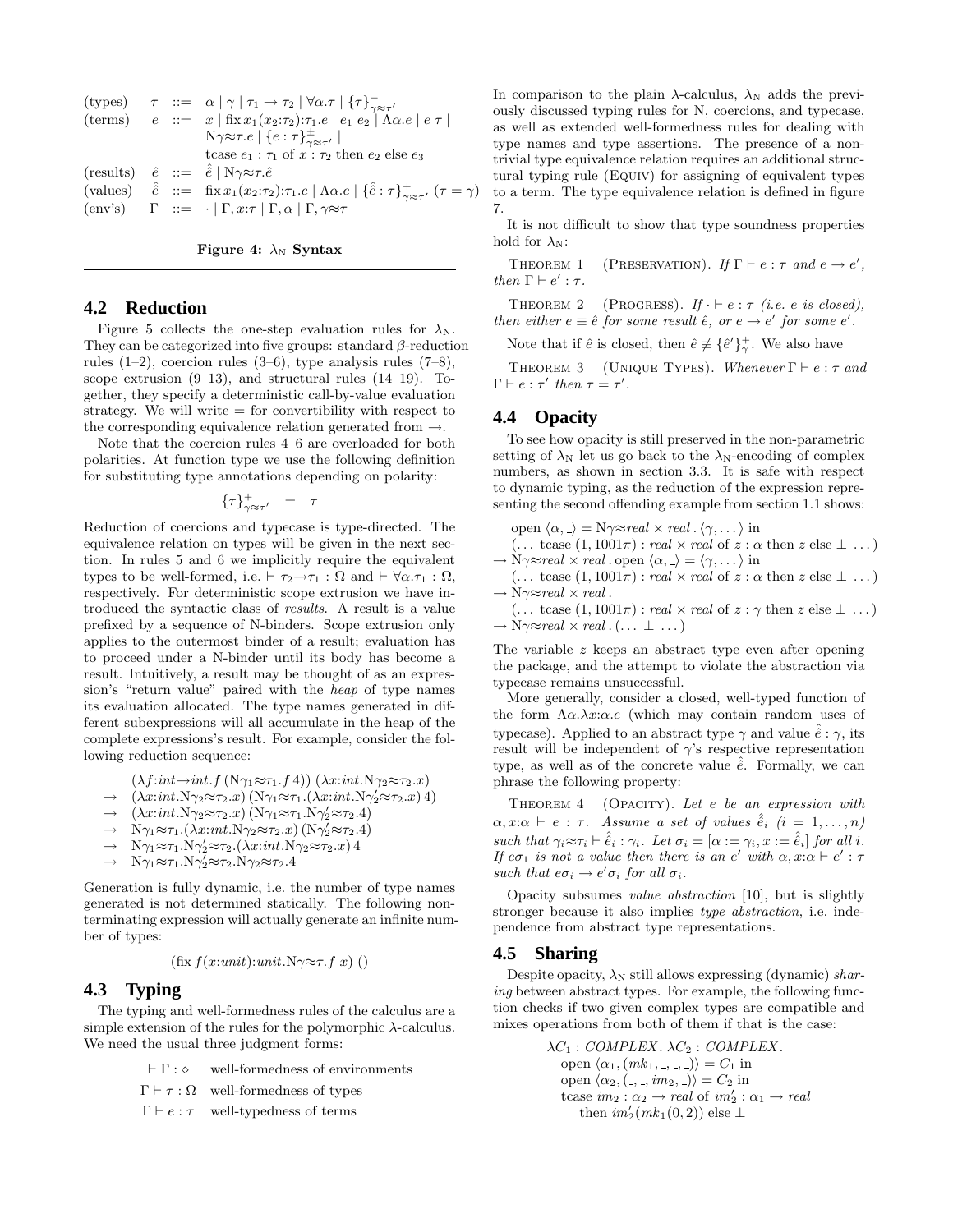(1) 
$$
(\text{fix } x_1(x_2:\tau_2):\tau_1.e) \hat{e} \rightarrow e[x_1 := \text{fix } x_1(x_2:\tau_2):\tau_1.e, x_2 := \hat{e}]
$$
  
(2)  $(\Lambda \alpha.e) \tau \rightarrow e[\alpha := \tau]$ 

$$
\{ \{\hat{\hat{e}} : \tau_1 \}_{\gamma \approx \tau'}^+ : \tau_2 \}_{\gamma \approx \tau'}^- \rightarrow \hat{\hat{e}} \qquad \qquad (\text{if } \tau_1 = \tau_2 = \gamma) \tag{if } \tau_2 = \gamma' \neq \gamma \} \qquad \qquad (\text{if } \tau_3 = \gamma' \neq \gamma) \tag{if } \tau_4 = \gamma' \neq \gamma' \}
$$

(4) 
$$
\{\hat{\hat{e}} : \tau\}_{\gamma \approx \tau'}^{\pm} \rightarrow \hat{\hat{e}} \qquad \text{(if } \tau = \gamma' \neq \gamma\}
$$

$$
\{\hat{\hat{e}} : \tau\}_{\gamma \approx \tau'}^{\pm} \rightarrow \text{fix } x_1(x_2 : \{\tau_2\}_{\gamma \approx \tau'}^{\pm}) : \{\tau_1\}_{\gamma \approx \tau'}^{\pm} \qquad \text{(if } \tau = \tau_2 \rightarrow \tau_1; x_1, x_2 \notin \text{FV}(\hat{\hat{e}}))
$$

(5) 
$$
\{\hat{e} : \tau\}_{\gamma \approx \tau'}^{\pm} \rightarrow \text{fix } x_1(x_2 : \{\tau_2\}_{\gamma \approx \tau'}^{\pm}) : \{\tau_1\}_{\gamma \approx \tau'}^{\pm}.
$$
 (if  $\tau = \tau_2 \rightarrow \tau_1$ ;  $x_1, x_2 \notin \text{FV}(\hat{e})$ ) 
$$
\{\hat{e} \{x : \tau_2\}_{\gamma \approx \tau'}^{\mp} : \tau_1\}_{\gamma \approx \tau'}^{\pm}.
$$

(6) 
$$
\{\hat{\hat{e}}:\tau\}_{\gamma\approx\tau'}^{\pm}\rightarrow\Lambda\alpha.\{\hat{e}\alpha:\tau_1\}_{\gamma\approx\tau'}^{\pm}\tau''\tag{if }\tau=\forall\alpha.\tau_1
$$

(7) 
$$
\begin{array}{ll}\n\text{(7)} & \text{tcase } \hat{e} : \tau_1 \text{ of } x : \tau_2 \text{ then } e_2 \text{ else } e_3 \rightarrow e_2[x := \hat{e}] \\
\text{(8)} & \text{tcase } \hat{e} : \tau_1 \text{ of } x : \tau_2 \text{ then } e_2 \text{ else } e_3 \rightarrow e_3 \\
\text{(9)} & \text{(N} \gamma \approx \tau.\hat{e}) e \rightarrow N \gamma \approx \tau.\hat{e} e \\
\text{(10)} & \hat{e} \text{(N} \gamma \approx \tau.\hat{e}) \rightarrow N \gamma \approx \tau.\hat{e} \hat{e} \\
\text{(11)} & \text{(N} \gamma \approx \tau.\hat{e}) \rightarrow N \gamma \approx \tau.\hat{e} \hat{e} \\
\text{(12)} & \text{(N} \gamma \approx \tau.\hat{e}) \rightarrow N \gamma \approx \tau.\hat{e} \hat{e} \\
\text{(13)} & \text{tcase } N \gamma \approx \tau.\hat{e}_1 : \tau_1 \text{ of } x : \tau_2 \text{ then } e_2 \text{ else } e_3 \rightarrow N \gamma \approx \tau.\text{tase } \hat{e}_1 : \tau_1 \text{ of } x : \tau_2 \text{ then } e_2 \text{ else } e_3 \rightarrow N \gamma \approx \tau.\text{tase } \hat{e}_1 : \tau_1 \text{ of } x : \tau_2 \text{ then } e_2 \text{ else } e_3 \quad (\gamma \notin \text{FTN}(\tau', \tau'')) \\
\text{(14)} & e e_2 \rightarrow e' e_2 \\
\text{(15)} & \hat{e} e \rightarrow \hat{e} e' \\
\text{(16)} & e \tau \rightarrow e' \tau \\
\text{(17)} & N \gamma \approx \tau.\hat{e} \rightarrow N \gamma \approx \tau.\hat{e} \n\end{array}
$$

(17)  
\n
$$
\begin{array}{rcl}\n\lambda & \lambda \gamma \approx \tau.e & \rightarrow & N \gamma \approx \tau.e' \\
\{e : \tau'\}_{\gamma \approx \tau}^{\pm} & \rightarrow & \{e' : \tau'\}_{\gamma \approx \tau}^{\pm} \\
\text{(18)} & \text{tcase } e : \tau_1 \text{ of } x : \tau_2 \text{ then } e_2 \text{ else } e_3 \rightarrow & \text{tcase } e' : \tau_1 \text{ of } x : \tau_2 \text{ then } e_2 \text{ else } e_3\n\end{array}
$$
\n(if  $e \rightarrow e'$ )  
\n
$$
\begin{array}{rcl}\n\text{(if } e \rightarrow e' \\
\text{(if } e \rightarrow e'') \\
\text{(if } e \rightarrow e'')\n\end{array}
$$



That is, we are able to find out dynamically whether abstract types are compatible, although we cannot look at their representation. This ability is important for dynamic programming with abstract types. For example, consider a scenario where a process retrieves values of abstract types from different, statically undetermined locations. In order to combine those values, the program must be able to dynamically verify their compatibility.

# **5. HIGHER-ORDER TYPES**

The  $\lambda_N$ -calculus is equipped with a second-order type system. That enables it to model generativity of proper types. However, many programming languages allow the definition of "polymorphic" abstract types. E.g. in SML, we can define a polymorphic abstract stack:

```
signature STACK =
sig
   type 'a stack
   val empty : 'a stack
   val push : 'a * 'a stack -> 'a stack
   val pop : 'a stack -> 'a * 'a stack
end
structure Stack :> STACK =
struct
   type 'a stack = 'a list
   ...
end
```
Such higher-order type abstraction can be captured by extending the calculus with higher-order types, allowing to define

#### Nγ≈(λα:Ω.list α).e

(assuming existence of a type constructor  $list : \Omega \to \Omega$ ). The essentials of the higher-order calculus are shown in figure 8. Besides the standard modifications to typing rules that are necessary when moving from System F to  $F^{\omega}$  (which have been omitted for space reasons) [8, 20], typing has to deal with higher-kinded type names. As a minor technicality, we also add a kind annotation to N-binders that is not strictly necessary in  $\lambda_N^{\omega}$  per se, but needed for the extension presented in the next section. We will omit this annotation where obvious. The type equivalence relation (omitted) has to be extended with  $\beta$  and  $\eta$ -rules as well as obvious rules for pushing unsealed types through type abstraction and application. Values of abstract type no longer need to have plain type  $\gamma$ , but generally have a type of the form  $\gamma \tau_1 \dots \tau_n$ (with  $n \geq 0$ ), which we abbreviate as  $\gamma \vec{\tau}$ . For example, in an encoding of the stack abstraction, integer stack values have shape  $\{\hat{\hat{e}} : \gamma \int_{\gamma \approx \lambda \alpha : \Omega, \text{list } \alpha}^{\gamma} : \gamma \int_{\gamma \times \lambda \alpha : \Omega}$ 

The primary complication in the higher-order extension appears with the reduction rules for coercions: an abstract type may have the form  $\gamma_1 \vec{\tau}$ , and some  $\gamma_2$  may appear in  $\vec{\tau}$ . For example, consider an expression

$$
\{\hat{\hat{e}}:\gamma_1\,\gamma_2\}_{\gamma_2\approx\tau_2}^-
$$

How can the coercion be pushed inward, across the unrelated abstract type  $\gamma_1$ ? Fortunately, the canonical forms lemma for the calculus implies  $\hat{\hat{e}} \equiv {\{\hat{\hat{e}}' : \gamma_1 \gamma_2\}}^+_{\gamma_1 \approx \tau_1}$ . We can hence exchange both coercions, yielding simpler ones that can be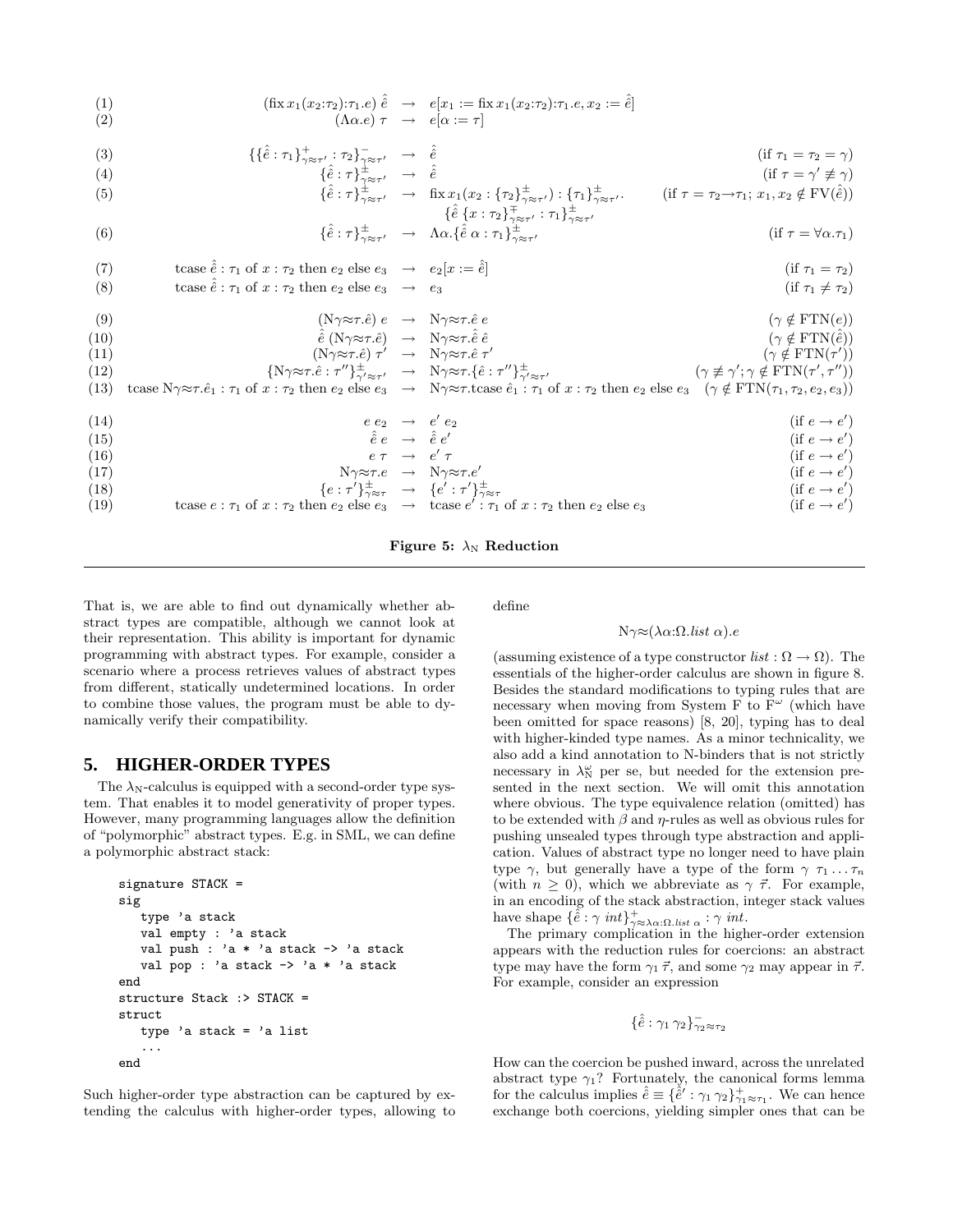$$
\frac{\vdash \Gamma : \diamond \quad \Gamma \vdash \tau : \Omega}{\vdash \Gamma, x : \tau : \diamond} (x \notin \text{Dom}(\Gamma))
$$
\n
$$
\frac{\vdash \Gamma : \diamond \quad \Gamma \vdash \tau : \Omega}{\vdash \Gamma, \alpha : \diamond} (x \notin \text{Dom}(\Gamma)) \qquad \frac{\vdash \Gamma : \diamond \quad \Gamma \vdash \tau : \Omega}{\vdash \Gamma, \gamma \approx \tau : \diamond} (\gamma \notin \text{Dom}(\Gamma))
$$
\n
$$
\frac{\vdash \Gamma : \diamond \quad \alpha \in \Gamma}{\Gamma \vdash \alpha : \Omega} \qquad \frac{\vdash \Gamma : \diamond \quad \gamma \approx \tau \in \Gamma}{\Gamma \vdash \gamma : \Omega} \qquad \frac{\Gamma \vdash \tau_1 : \Omega}{\Gamma \vdash \tau_1 \rightarrow \tau_2 : \Omega}
$$
\n
$$
\frac{\Gamma, \alpha \vdash \tau : \Omega}{\Gamma \vdash \forall \alpha \cdot \tau : \Omega} \qquad \frac{\Gamma \vdash \tau_1 : \Omega \quad \gamma \approx \tau_2 \in \Gamma}{\Gamma \vdash \{\tau_1\}_{\gamma \approx \tau_2} : \Omega}
$$
\n
$$
\text{(ID) } \frac{\vdash \Gamma : \diamond \quad x : \tau \in \Gamma}{\Gamma \vdash x : \tau} \qquad \text{(APP) } \frac{\Gamma \vdash e_1 : \tau' \rightarrow \tau \quad \Gamma \vdash e_2 : \tau'}{\Gamma \vdash e_1 e_2 : \tau}
$$
\n
$$
\text{(Fix) } \frac{\Gamma \vdash \tau_1 : \Omega \quad \Gamma \vdash \tau_2 : \Omega \quad \Gamma, x : \tau_2 \rightarrow \tau_1, x : \tau_2 \rightarrow \tau_1}{\Gamma \vdash (\text{fix } x_1 (x_2 : \tau_2) : \tau_1 \cdot e) : \tau_2 \rightarrow \tau_1}
$$
\n
$$
\text{(GEN) } \frac{\Gamma, \alpha \vdash e : \tau}{\Gamma \vdash \Lambda \alpha . e : \forall \alpha . \tau} \qquad \text{(Insr) } \frac{\Gamma \vdash e : \forall \alpha . \tau \quad \Gamma \vdash \tau' : \Omega}{\Gamma \vdash e \tau' : \tau[\alpha := \tau']} \text{(New) } \frac{\Gamma \vdash \tau' : \Omega \quad \Gamma, \gamma \approx \tau' \vdash \epsilon : \tau}{\Gamma \vdash \{\tau \vdash \tau \vdash \tau \vdash \tau \vd
$$



coped with as usual (or by another step of the same sort):

$$
\{\{\hat{e}': \gamma_1 \gamma_2\}_{\gamma_1}^+ : \gamma_1 \gamma_2\}_{\gamma_2}^- \longrightarrow \{\{\hat{e}': \tau_1 \gamma_2\}_{\gamma_2}^- : \gamma_1 \tau_2\}_{\gamma_1}^+
$$

In general however,  $\gamma_1$  can occur in  $\tau_2$ , or  $\gamma_2$  may occur in  $\tau_1$  (since type assertions cannot be circular, at most one of these cases can actually arise at a time). Either way, the reduct would not be well-typed. We hence have to insert an auxiliary coercion, reducing to either

$$
\{\{\hat{e}': \tau_1 \gamma_2\}_{\gamma_2}^- : \tau_1 \tau_2\}_{\gamma_1}^- : \gamma_1 \tau_2\}_{\gamma_1}^+ \qquad (\gamma_2 \notin \text{FTN}(\tau_1))
$$

or

$$
\{\{\{\hat{e}': \tau_1 \gamma_2\}_{\gamma_2}^{-} : \tau_1 \{\tau_2\}_{\gamma_1}^{-} \}_{\gamma_2}^{+} : \gamma_1 \tau_2\}_{\gamma_1}^{+} \quad (\gamma_1 \notin \mathrm{FTN}(\tau_2))
$$

depending on which case actually applies. In a similar vein, positive coercions have to be handled. The modified reduction rules for higher-order coercions are shown in figure 8. To keep side conditions readable we use the following conventions: (1)  $\gamma \neq \gamma'$ ; (2)  $\{\hat{e}:\tau'\}_{\gamma \approx \tau}^{\pm}$  matches any term  $\{\hat{\hat{e}}:\tau''\}_{\gamma\approx\tau}^{\pm}$  with  $\tau'' = \tau'$  and  $\cdot \vdash \tau'' : \kappa;$  (3)  $\gamma \in \text{FTN}(\tau)$ 

$$
\frac{\tau' = \tau}{\tau = \tau'} \qquad \frac{\tau = \tau' \qquad \tau' = \tau''}{\tau = \tau''}
$$
\n
$$
\frac{\tau_1 = \tau'_1}{\tau_1 \to \tau_2 = \tau'_1 \to \tau'_2} \qquad \frac{\tau = \tau'}{\forall \alpha.\tau = \forall \alpha.\tau'} \qquad \frac{\tau_1 = \tau'_1}{\{\tau_1\}_{\tau \approx \tau_2}^{\tau} = \{\tau'_1\}_{\tau \approx \tau_2}} \qquad \frac{\tau = \tau'}{\{\gamma'\}_{\tau \approx \tau_1}^{\tau} = \{\tau_1\}_{\tau \approx \tau_2}^{\tau} = \{\tau'_1\}_{\tau \approx \tau_1}^{\tau} = \tau'}
$$
\n
$$
\frac{\tau_1 = \tau'_1}{\{\tau_1 \to \tau_2\}_{\tau \approx \tau_1}^{\tau} = \{\tau_1\}_{\tau \approx \tau_1}^{\tau} = \{\tau_1\}_{\tau \approx \tau_2}^{\tau} = \{\tau_1\}_{\tau \approx \tau_1}^{\tau} = \{\tau_2\}_{\tau \approx \tau_1}^{\tau} = \{\tau_1\}_{\tau \approx \tau_2}^{\tau} = \{\alpha \notin \text{FTV}(\tau_2)\}
$$



means  $\forall \tau'.\tau' = \tau \Rightarrow \gamma \in \text{FTN}(\tau')$ . Reduction rule (4a) generalizes the previous rule  $(4)$ , while rules  $(4b)–(4e)$  treat the cases discussed above. They also handle  $\gamma'$  occuring in its own argument vector  $\vec{\tau}$ .

Soundness results extend to  $\lambda_N^{\omega}$  in a straight-forward manner. Opacity has to be reformulated as follows:

THEOREM 5  $(\lambda_N^{\omega}$  OPACITY). Let e be an expression with  $\alpha, x:\alpha\vec{\tau} \vdash e : \tau$  for some  $\vec{\tau}$ . Assume a set of values  $\hat{\hat{e}}_i$  $(i = 1, \ldots, n)$  such that  $\gamma_i \approx \tau_i \vdash \hat{e}_i : \gamma_i \vec{\tau}$ . Let  $\sigma_i = [\alpha :=$  $\gamma_i, x := \hat{\hat{e}}_i$ ] for all i. If  $e\sigma_1$  is not a value then there is an  $e'$ with  $\alpha, x : \alpha \vec{\tau} \vdash e' : \tau$  such that  $e \sigma_i \rightarrow e' \sigma_i$  for all  $\sigma_i$ .

# **5.1 Applicative generativity**

A function containing a N-binder will produce a new copy of the binder on every application. For example,

let 
$$
f = \lambda x : unit \cdot N \gamma \approx int \cdot \langle \gamma, \{13\}^+_{\gamma} \rangle
$$
 in  $(f(), f())$   
=  $N\gamma_1 \approx int \cdot N \gamma_2 \approx int \cdot (\langle \gamma_1, \{13\}^+_{\gamma_1} \rangle, \langle \gamma_2, \{13\}^+_{\gamma_2} \rangle)$ 

The standard  $\alpha$ -renaming rules make  $\gamma_1$  and  $\gamma_2$  two incompatible types. That behaviour is analoguous to functors in SML, where the following snippet declares two incompatible types X1.t and X2.t:

functor F () :> sig type t; val x : t end = struct type t = int; val x = 13 end structure X1 = F () structure X2 = F ()

In other words,  $\lambda_N$  implements a *fully generative* type abstraction discipline. There are alternative approaches to functors that make X1.t and X2.t equivalent types. After Leroy, such functors are called applicative [12]. Dreyer, Crary and Harper propose two alternative sealing operators : > and :: to allow generative and applicative functors to coexist [6]. In their approach, replacing  $\Rightarrow$  by  $\therefore$  in the above example would yield compatible types X1.t and X2.t.

We can incorporate applicative generativity into  $\lambda_N^{\omega}$  by extending it with a second form of N-binder, which we distinguish by marking it as follows:

#### $Nγ:κ\approxτ.e$

Typing for this binder is the same as for plain N, but it comes with different reduction rules — the fundamental idea being that it is lifted out of lambdas prior to  $\beta$ -reduction, avoiding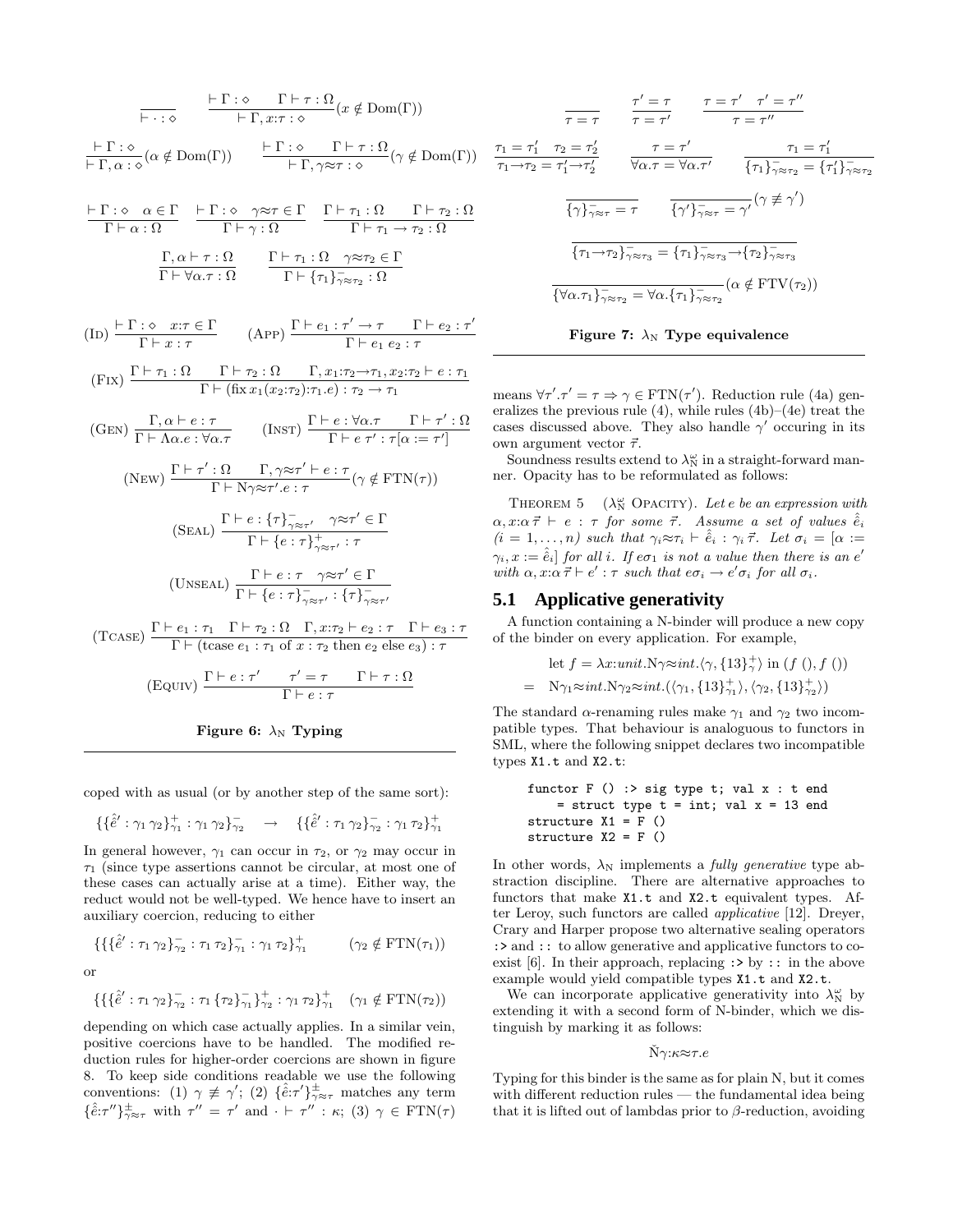

Figure 8: The  $\lambda_N^{\omega}$ -calculus (excerpt)

duplication. Figure 9 shows the extended syntax. For reasons that will become appearent shortly, we call the class of terms extended with  $\dot{N}$  pre-terms. Again, we need an additional class of results, called pre-results, to get a deterministic evaluation relation. Pre-results are ordinary  $\lambda_N^{\omega}$ -terms prefixed by a sequence of  $\dot{N}$ -binders.

Figure 10 reveals the extended reduction relation. It contains scope extrusion rules for  $\dot{N}$  (20–29), structural rules on pre-terms  $(30-40)$ , and a single *fixation* rule  $(41)$ . Unlike plain  $N$ , the scope of  $\check{N}$  can be extruded across binders like fix,  $\Lambda$  and plain N, as well as from the branches of a typecase. Moreover, pre-term reduction may proceed under all these constructs. The only interesting rules are (23) and  $(25)$ , where a N-binder has to be lifted out of a binder for a type variable. Since that variable may occur free in the respective representation type, special care has to be taken. We borrow an idea from Russo [27], who models applicative functors by representing abstract types in their result signature as higher-order abstractions over all types of the functor's argument. In a similar vein, the aforementioned reduction rules raise the type name  $\gamma$  to higher order by abstracting over the respective type variable whose binding the scope will be extruded from. As a simple example, consider the following reduction:

let 
$$
f = \Lambda \alpha: \Omega \cdot \lambda x: \alpha \cdot \tilde{N} \gamma \approx \alpha \cdot \langle \gamma, \{x : \gamma\}_{\gamma \approx \alpha}^+ \rangle
$$
  
in  $(f \text{ int } 3, f \text{ int } 4, f \text{ real } 5, 0)$ 

in 
$$
(f\ int\ 3, f\ int\ 4, f\ real\ 5.0)
$$

- = let  $f = \check{N} \gamma \approx (\lambda \alpha : \Omega . \alpha) . \Lambda \alpha : \Omega . \lambda x : \alpha . \langle \gamma \alpha , \{x : \gamma \alpha \} \rangle^+_{\gamma \approx \lambda \alpha : \Omega . \alpha}$ in  $(f \text{ int } 3, f \text{ int } 4, f \text{ real } 5.0)$
- $= \tilde{N} \gamma \approx (\lambda \alpha : \Omega . \alpha).$ let  $f = \Lambda \alpha : \Omega . \lambda x : \alpha . \langle \gamma \alpha, \{x : \gamma \alpha\}^+_{\gamma \approx \lambda \alpha : \Omega . \alpha} \rangle$ in  $(f \; int \; 3, f \; int \; 4, f \; real \; 5.0)$
- $= \ N\gamma \approx (\lambda \alpha \cdot \Omega \cdot \alpha) . (\langle \gamma \int int, \{3\}^+_{\gamma} \rangle, \langle \gamma \int int, \{4\}^+_{\gamma} \rangle, \langle \gamma \int real, \{5.0\}^+_{\gamma} \rangle)$

The first two packages carry the same type  $\gamma$  *int*, while the last one contains the different type  $\gamma$  real.

Since scope extrusion is the only actual evaluation taking place on non-plain pre-terms, the effect of reducing preterms is lifting out all N-binders until the pre-term has become a pre-result, i.e. its body is a plain term. Once that form has been reached, the fixation rule (41) turns all its now outermost N-binders into plain N-binders, leaving an ordinary  $\lambda_N^{\omega}$ -term, for which evaluation proceeds as before. In other words, evaluation happens in two phases: first, rules (20–41) transform the pre-term into a plain term, then the

|  | (pre-terms) $\check{e}$ ::= $x   \operatorname{fix} x_1(x_2:\tau_2):\tau_1.\check{e}   \check{e}_1 \check{e}_2   \Lambda \alpha:\kappa.\check{e}  $                                |
|--|------------------------------------------------------------------------------------------------------------------------------------------------------------------------------------|
|  | $\check{\tilde{e}} \tau \mid N\gamma:\kappa \approx \tau.\check{e} \mid \check{N}\gamma:\kappa \approx \tau.\check{e} \mid \{\check{e} : \tau\}_{\gamma \approx \tau'}^{\pm} \mid$ |
|  | tcase $\check{e}_1$ : $\tau_1$ of $x$ : $\tau_2$ then $\check{e}_2$ else $\check{e}_3$                                                                                             |
|  | (pre-results) $\check{e}$ ::= $e \mid N\gamma:\kappa \approx \tau.\check{e}$                                                                                                       |



rules (1–19) perform proper evaluation. The first phase will always terminate:

THEOREM 6 (FINITE PRE-TERM REDUCTION). Every well-typed pre-term  $\check{e}$  reduces to a plain term e by a finite reduction sequence (involving only rules  $(20)–(41)$ ).

In this light, it is valid to view pre-terms as an external language, which is transformed into the internal core language of plain terms prior to evaluation via a static elaboration process.

### **6. RELATED WORK**

Although being relatively simple in spirit, to our knowledge there is no previous work that isolates the dynamic aspect of type generativity for abstraction and formalises it in a calculus. While module theories usually account for generativity as well, they do so solely on the static level of typing rules. In fact, all of the influential theories for ML modules [12, 15, 27, 6] are not full calculi, but merely type systems, that side-step the issue of reduction. The presence of ad-hoc typing rules encompassing type abstraction precludes a type-preserving reduction semantics.

One notable exception is Sewell, who uses generativity for modelling certain aspects of type abstraction [29]. However, in his system generated abstract types are recorded as manifestly equal to their representation in a global environment, so that opacity is not properly maintained dynamically.

Glew presented a calculus for generating new tagged types at runtime and dispatching on them [9]. His system is more complex than ours in order to allow for hierarchical types, but it is not fully reflexive since untagged types cannot be analysed.

The work most relevant to ours is by Grossman, Morrisett and Zdancewic on proof techniques for abstraction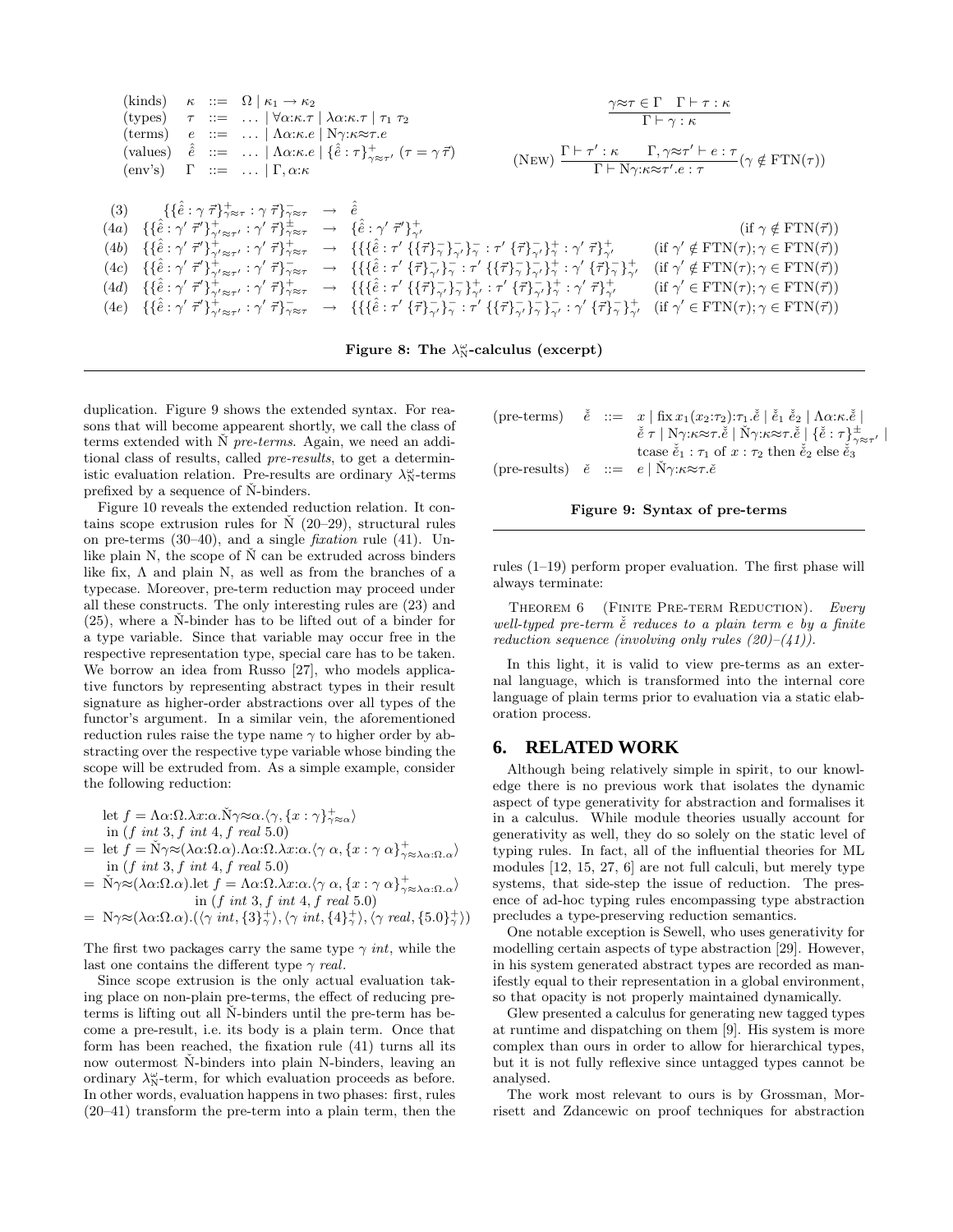| (20) |                                                                                                                           | $\text{fix } x_1(x_2:\tau_2):\tau_1.\dot{N}\gamma:\kappa \approx \tau.\check{e} \rightarrow \check{N}\gamma:\kappa \approx \tau.\text{fix } x_1(x_2:\tau_2):\tau_1.\check{e}$                                                                                                                                      | $(\gamma \notin \text{FTN}(\tau_1, \tau_2))$                                                   |
|------|---------------------------------------------------------------------------------------------------------------------------|--------------------------------------------------------------------------------------------------------------------------------------------------------------------------------------------------------------------------------------------------------------------------------------------------------------------|------------------------------------------------------------------------------------------------|
| (21) | $(\check{N}\gamma:\kappa\approx\tau.\check{e})\check{e} \rightarrow \check{N}\gamma:\kappa\approx\tau.\check{e}\check{e}$ |                                                                                                                                                                                                                                                                                                                    | $(\gamma \notin \text{FTN}(\check{e}))$                                                        |
| (22) | $e(\check{N}\gamma:\kappa\approx\tau.\check{e}) \rightarrow \check{N}\gamma:\kappa\approx\tau.e\check{e}$                 |                                                                                                                                                                                                                                                                                                                    | $(\gamma \notin \text{FTN}(e))$                                                                |
| (23) |                                                                                                                           | $\Lambda \alpha:\kappa'.\bar{N}\gamma:\kappa \approx \tau.\check{e} \rightarrow \bar{N}\gamma:\kappa' \rightarrow \kappa \approx (\lambda \alpha:\kappa'.\tau).\Lambda \alpha:\kappa'.\check{e}[\gamma := \gamma \alpha]$                                                                                          |                                                                                                |
| (24) | $(\tilde{N}\gamma:\kappa\approx\tau.\check{e})\tau' \rightarrow \tilde{N}\gamma:\kappa\approx\tau.\check{e}\tau'$         |                                                                                                                                                                                                                                                                                                                    | $(\gamma \notin \text{FTN}(\tau'))$                                                            |
| (25) |                                                                                                                           | $N\gamma':\kappa'\approx\tau'.\tilde{N}\gamma:\kappa\approx\tau.\tilde{e} \rightarrow \tilde{N}\gamma:\kappa'\rightarrow\kappa\approx(\lambda\alpha:\kappa'.\tau[\gamma':=\alpha]).N\gamma':\kappa'\approx\tau'.\tilde{e}[\gamma:=\gamma\gamma']$                                                                  |                                                                                                |
|      |                                                                                                                           |                                                                                                                                                                                                                                                                                                                    | $(\gamma \not\equiv \gamma'; \alpha \notin \text{FTV}(\tau); \gamma \notin \text{FTN}(\tau'))$ |
| (26) |                                                                                                                           | $\{\check{N}\gamma:\kappa\approx\tau.\check{e}:\tau''\}_{\gamma'\approx\tau'}^{\pm}\rightarrow\ \check{N}\gamma:\kappa\approx\tau.\{\check{e}:\tau''\}_{\gamma'\approx\tau'}^{\pm}$                                                                                                                                | $(\gamma \not\equiv \gamma'; \gamma \notin \text{FTN}(\tau', \tau''))$                         |
| (27) |                                                                                                                           | tcase $\check{N}\gamma:\kappa\approx\tau.\check{e}_1:\tau_1$ of $x:\tau_2$ then $\check{e}_2$ else $\check{e}_3 \to \check{N}\gamma:\kappa\approx\tau.\text{tcase } \check{e}_1:\tau_1$ of $x:\tau_2$ then $\check{e}_2$ else $\check{e}_3$ $(\gamma \notin \text{FTN}(\tau_1, \tau_2, \check{e}_2, \check{e}_3))$ |                                                                                                |
| (28) |                                                                                                                           | tcase $e_1 : \tau_1$ of $x : \tau_2$ then $N\gamma:\kappa \approx \tau.\check{e}_2$ else $\check{e}_3 \to N\gamma:\kappa \approx \tau.\tau$ tcase $e_1 : \tau_1$ of $x : \tau_2$ then $\check{e}_2$ else $\check{e}_3$ $(\gamma \notin \text{FTN}(\tau_1, \tau_2, e_1, \check{e}_3))$                              |                                                                                                |
|      |                                                                                                                           | (29) tcase $e_1 : \tau_1$ of $x : \tau_2$ then $e_2$ else $N\gamma:\kappa \approx \tau \cdot \epsilon_3 \rightarrow N\gamma:\kappa \approx \tau \cdot \epsilon$ as $e_1 : \tau_1$ of $x : \tau_2$ then $e_2$ else $\epsilon_3$ $(\gamma \notin \text{FTN}(\tau_1, \tau_2, e_1, e_2))$                              |                                                                                                |
| (30) |                                                                                                                           | $\text{fix } x_1(x_2:\tau_2):\tau_1.\check{e} \rightarrow \text{fix } x_1(x_2:\tau_2):\tau_1.\check{e}'$                                                                                                                                                                                                           | (if $\check{e} \to \check{e}'$ ; $\check{e} \not\equiv \check{e}$ )                            |
| (31) |                                                                                                                           | $\check{e} \check{e}_2 \rightarrow \check{e}' \check{e}_2$                                                                                                                                                                                                                                                         | (if $\check{e} \to \check{e}'$ ; $\check{e} \not\equiv \check{e}$ )                            |
| (32) |                                                                                                                           | $e \check{e} \rightarrow e \check{e}'$                                                                                                                                                                                                                                                                             | (if $\check{e} \to \check{e}'$ ; $\check{e} \not\equiv \check{e}$ )                            |
| (33) |                                                                                                                           | $\Lambda \alpha : \kappa \check{\check{e}} \rightarrow \Lambda \alpha : \kappa \check{\check{e}}'$                                                                                                                                                                                                                 | (if $\check{e} \to \check{e}'$ ; $\check{e} \not\equiv \check{e}$ )                            |
| (34) |                                                                                                                           | $\check{\check{e}} \tau \rightarrow \check{\check{e}}' \tau$                                                                                                                                                                                                                                                       | (if $\check{e} \to \check{e}'$ ; $\check{e} \not\equiv \check{e}$ )                            |
| (35) |                                                                                                                           | $N\gamma:\kappa\approx\tau.\check{e} \rightarrow N\gamma:\kappa\approx\tau.\check{e}'$                                                                                                                                                                                                                             | (if $\check{e} \to \check{e}'$ ; $\check{e} \not\equiv \check{e}$ )                            |
| (36) |                                                                                                                           | $\check{N}\gamma:\kappa\approx\tau.\check{e} \rightarrow \check{N}\gamma:\kappa\approx\tau.\check{e}'$                                                                                                                                                                                                             | (if $\check{e} \to \check{e}'$ ; $\check{e} \not\equiv \check{e}$ )                            |
| (37) |                                                                                                                           | $\{\check{\check{e}}:\tau'\}_{\gamma\approx\tau}^{\pm}\longrightarrow \{\check{\check{e}}':\tau'\}_{\gamma\approx\tau}^{\pm}$                                                                                                                                                                                      | (if $\check{e} \to \check{e}'$ ; $\check{e} \not\equiv \check{e}$ )                            |
| (38) |                                                                                                                           | tcase $\check{e}$ : $\tau_1$ of $x : \tau_2$ then $\check{e}_2$ else $\check{e}_3 \to \text{tcase } \check{e}' : \tau_1$ of $x : \tau_2$ then $\check{e}_2$ else $\check{e}_3$                                                                                                                                     | (if $\check{e} \to \check{e}'$ ; $\check{e} \not\equiv \check{e}$ )                            |
| (39) |                                                                                                                           | tcase $e_1 : \tau_1$ of $x : \tau_2$ then $\check{e}$ else $\check{e}_3 \to \text{tcase } e_1 : \tau_1$ of $x : \tau_2$ then $\check{e}'$ else $\check{e}_3$                                                                                                                                                       | (if $\check{e} \to \check{e}'$ ; $\check{e} \not\equiv \check{e}$ )                            |
| (40) |                                                                                                                           | tcase $e_1 : \tau_1$ of $x : \tau_2$ then $e_2$ else $\check{e} \rightarrow \text{tcase } e_1 : \tau_1$ of $x : \tau_2$ then $e_2$ else $\check{e}'$                                                                                                                                                               | (if $\check{e} \to \check{e}'$ ; $\check{e} \not\equiv \check{e}$ )                            |
| (41) |                                                                                                                           | $N\gamma:\kappa \approx \tau.e \rightarrow N\gamma:\kappa \approx \tau.e$                                                                                                                                                                                                                                          |                                                                                                |

Figure 10: Reduction for applicative generation

[10]. They present a calculus that uses annotated brackets for marking abstraction boundaries during reduction. These are similar to the generalized coercions in  $\lambda_N$ . However, in their system abstraction brackets are not directed, i.e. it does not distinguish between sealing and unsealing. Instead, all directly nested brackets are collapsed on reduction and annotated with the sequence of 'principals' that own the corresponding abstractions. That appears to be slightly more complex, but avoids the need for the artefact of unsealed types, as well as  $\eta$ -expansion during reduction. The latter is advantegeous for proving a type erasure theorem. On the other hand, in their system the definition of type equivalence depends on an additional type assertion environment. This complicates the operational semantics, because the environment has to be maintained dynamically to cope with abstraction scoping. Furthermore, their calculus cannot express dynamic abstraction, but requires identifying a fixed set of abstractions statically, since technically, the reduction relation has to be extended for each occuring abstraction. Both these aspects make it less suited as a simple operational model for type abstraction.

The  $\lambda_{\rm N}$ -calculus also reveals close similarities to Pierce and Sumii's cryptographic lambda calculus [21]: N-binders correspond to key generation and sealing/unsealing to encryption/decryption operations in that calculus. However, their type system is weaker in the sense that decryption may fail dynamically. They present an encoding of type abstracting polymorphism using ciphertext, but do not prove anything about it.

None of the mentioned work considers higher-order types and higher-order sealing, or applicative generativity.

# **7. CONCLUSION**

The standard encoding of abstract types via existential types relies on parametricity of polymorphism. If parametricity is not given, due to constructs for type analysis, the encoding is inappropriate because it cannot warrant encapsulation. In non-parametric settings it is necessary to capture generativity to achieve dynamic opacity and thereby encapsulation.

As a solution we proposed a calculus whose core feature is a syntactic treatment of dynamic generativity, using a variation of name generation as known from  $\pi$ -calculus and other systems. It relies on coercions as explicit transition markers for abstraction boundaries. By generalizing these coercions inductively over all types they can be used to express sealing. The calculus can be extended to higher-order abstract types and augmented with support for applicative generativity.

As future work, we would like to integrate aspects of  $\lambda_N^{\omega}$ with recent module theories [6], in order to get a full theory of modules with dynamic typing. For example, the language Alice ML that is currently being developed [2] provides socalled packages as a form of dynamics generalized to modules. A combined theory is needed to give a formal semantics for that feature.

Full representation independence or extensionality [18, 22] of abstract types in  $\lambda_N$  is a challenge to prove. There appears to be very little work on proof techniques for operational equivalence in non-parametric extensions of the  $\lambda$ calculus. It is not clear how techniques like logical relations [18, 25, 23] can be applied in such a setting.